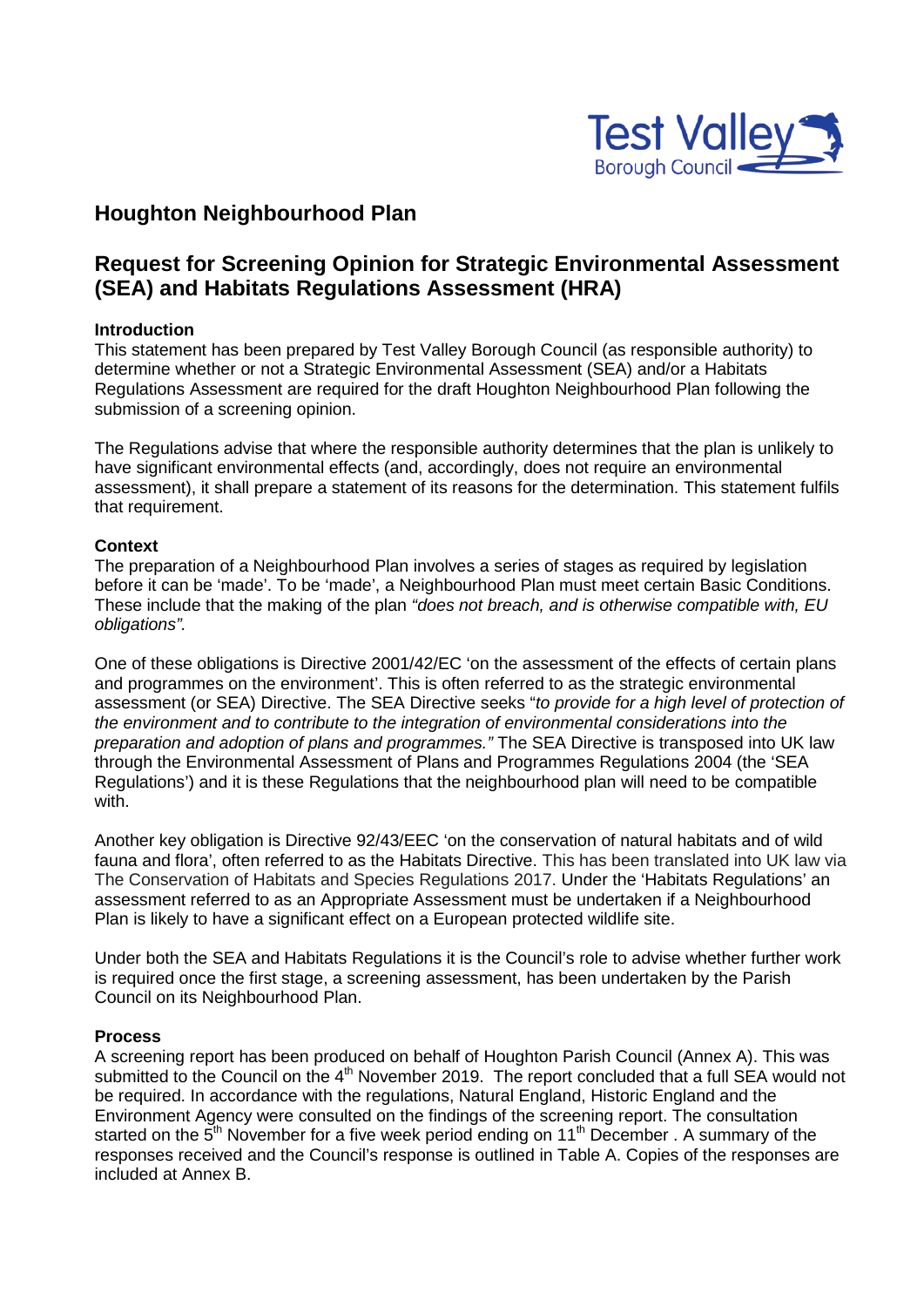| rapic A. Odminary or Responses<br><b>Consultation body</b> | <b>Consultation response</b>                                  | <b>Test Valley BC response</b> |
|------------------------------------------------------------|---------------------------------------------------------------|--------------------------------|
| (date of response)                                         | (summary)                                                     |                                |
| <b>Environment Agency</b>                                  | No response received                                          | N/A                            |
|                                                            |                                                               |                                |
| No response received                                       |                                                               |                                |
| Natural England                                            | Thank you for submitting a                                    | Response noted                 |
|                                                            | screening request for the                                     |                                |
| 11 <sup>th</sup> December                                  | Houghton Neighbourhood                                        |                                |
|                                                            | Plan SEA and HRA. Based                                       |                                |
|                                                            | on the location of the                                        |                                |
|                                                            | neighbourhood and the                                         |                                |
|                                                            | information submitted in                                      |                                |
|                                                            | support of the screening                                      |                                |
|                                                            | request, notably that the plan                                |                                |
|                                                            | will not be allocating sites for                              |                                |
|                                                            | development, Natural                                          |                                |
|                                                            | <b>England do not consider that</b>                           |                                |
|                                                            | a SEA is required. Based on<br>this same information we       |                                |
|                                                            | concur with the conclusion                                    |                                |
|                                                            | that an appropriate                                           |                                |
|                                                            | assessment would not be                                       |                                |
|                                                            | required.                                                     |                                |
| <b>Historic England</b>                                    | The Screening Report                                          | Response noted                 |
|                                                            | indicates that the Parish                                     |                                |
| 11 <sup>th</sup> December                                  | Council considers that the                                    |                                |
|                                                            | plan will not have any                                        |                                |
|                                                            | significant effects on the                                    |                                |
|                                                            | historic environment. We                                      |                                |
|                                                            | note that the neighbourhood                                   |                                |
|                                                            | plan does not seek to                                         |                                |
|                                                            | allocate land for                                             |                                |
|                                                            | development.                                                  |                                |
|                                                            | On the basis of the                                           |                                |
|                                                            | information supplied, and in                                  |                                |
|                                                            | the context of the criteria set                               |                                |
|                                                            | out in Schedule 1 of the                                      |                                |
|                                                            | <b>Environmental Assessment</b>                               |                                |
|                                                            | Regulations [Annex II of                                      |                                |
|                                                            | 'SEA' Directive], Historic<br><b>England concurs with the</b> |                                |
|                                                            | Parish Council that the                                       |                                |
|                                                            | preparation of a Strategic                                    |                                |
|                                                            | <b>Environmental Assessment</b>                               |                                |
|                                                            | is not required.                                              |                                |

### **Table A: Summary of Responses**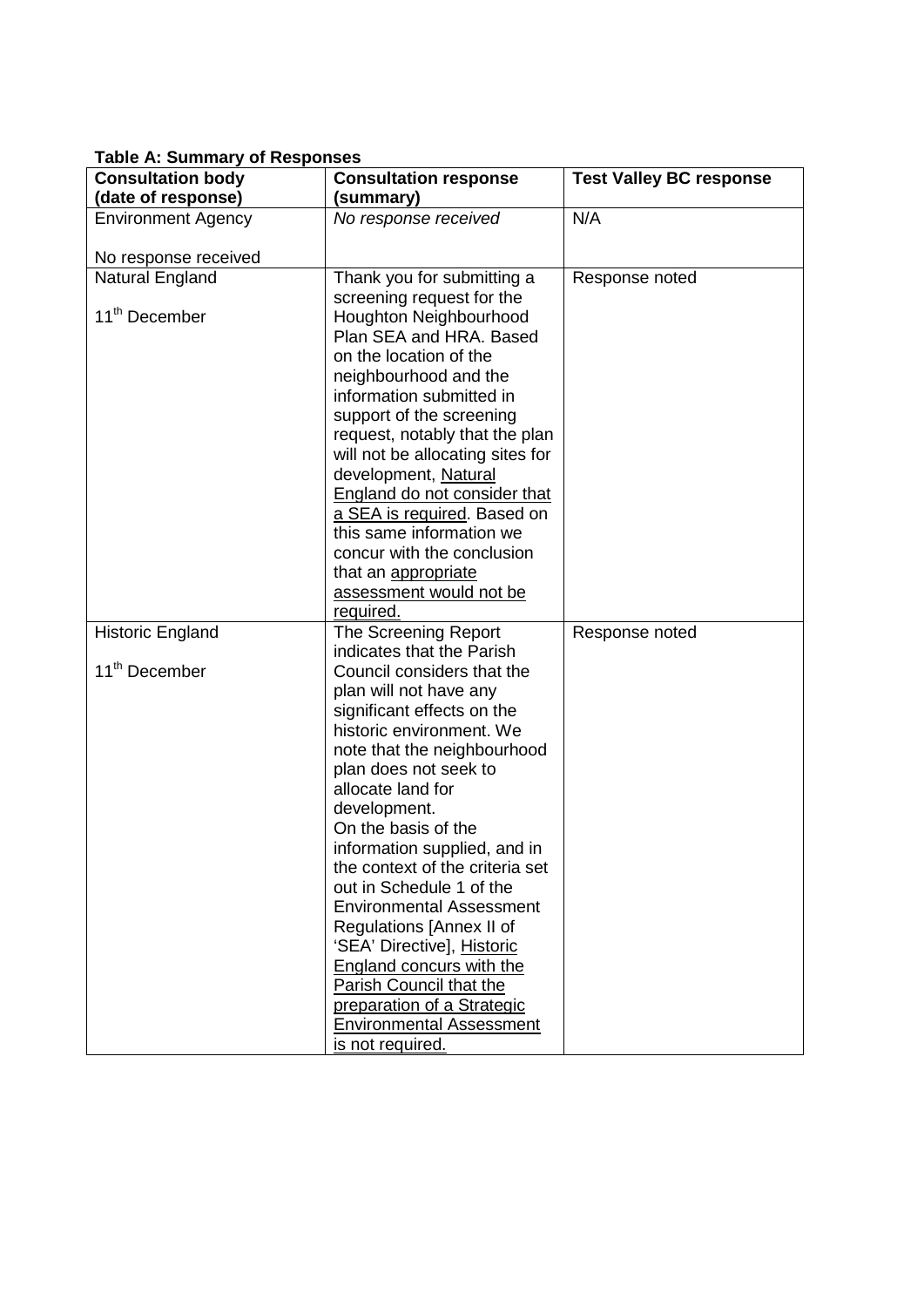#### **Conclusion**

Having regard to the letter and associated briefing note that the Parish Council provided (Annex A), the consultation responses from Natural England, Environment Agency and Historic England indicated that having regard to the matters within their remit, the proposed Neighbourhood Plan would not be likely to have significant environmental effects.

The Council has had due regard to the statutory consultee responses and the criteria within Schedule 1 of the SEA Regulations in coming to a view on whether the proposed Neighbourhood Plan is likely to have significant environmental effects. Based on the summary of the proposed Neighbourhood Plan (as provided within the Briefing Note), it is the Council's opinion that the Plan would not be likely to have significant environmental effects. On this basis, a Strategic Environmental Assessment would not be required for the proposed Houghton Neighbourhood Plan.

With regards to the Habitats Regulations and whether an Appropriate Assessment is required, the Council concludes that the proposed Neighbourhood Plan is not likely to have a significant effect on European designations. This is supported by the response from Natural England.

A response was sent to the Parish Council on the 23 December (see Annex C).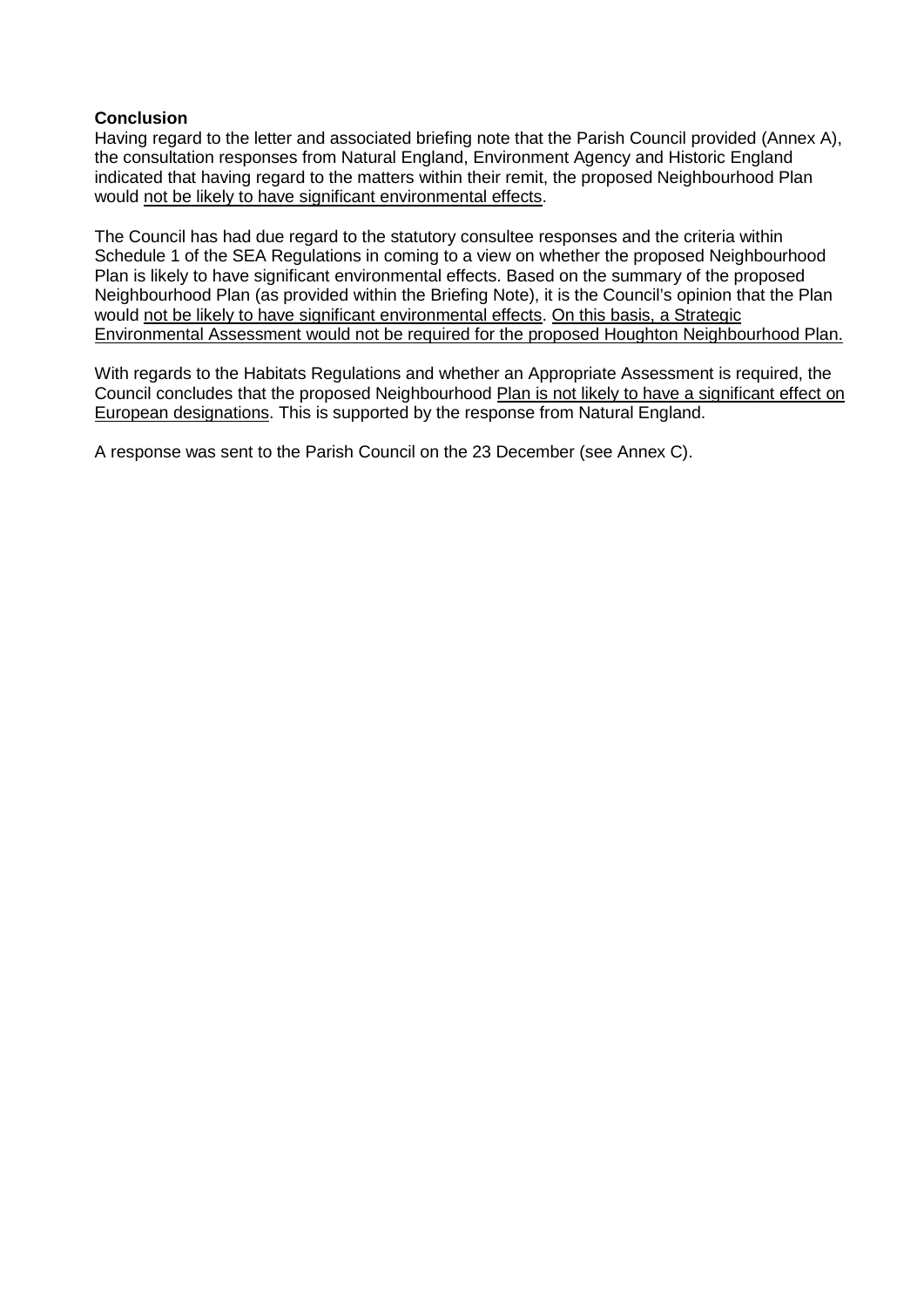**Annex A Letter requesting a screening opinion and supporting report**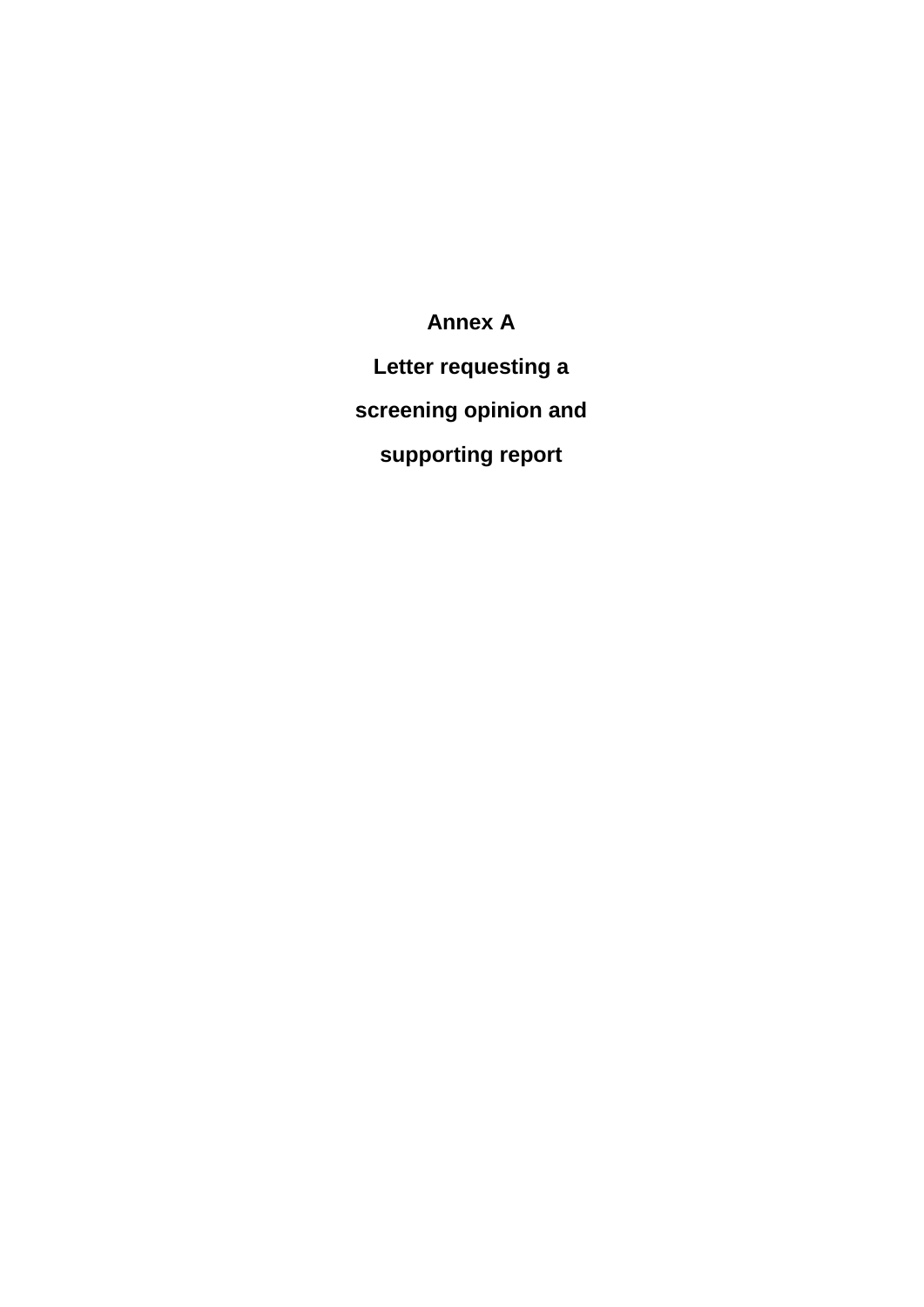## *HOUGHTON PARISH COUNCIL*

*Chairman: Cllr Alan Young Clerk: Mrs Clare Cotterell Parish Council Office: Homeleigh, Jacks Bush, Lopcombe, Salisbury SP5 1BZ Tel: 01264782869 email:* [houghtonparishcouncil@gmail.com](mailto:houghtonparishcouncil@gmail.com)

Test Valley Borough Council Beech Hurst Weyhill Road Andover<br>Hants SP10 3AJ

4<sup>th</sup> November 2019

For the attention of Sarah Hughes, Neighbourhood Planning Officer

Dear Ms Hughes

#### **Houghton NDP - Request for screening opinion on requirement for Strategic Environmental Assessment (SEA) and Habitat Regulations Assessment (HRA)**

As you know, Houghton Parish Council are in the process of preparing a Neighbourhood Development Plan (NDP). An outline of the emerging NDP has been developed with regard to a vision, objectives and planning policies, and we will shortly be starting to write the document itself.

We are aware of the need to consider the implications for environmental assessment and have read your helpful guidance note of December 2016.

In line with that guidance, we are now writing to request a screening opinion on the need for SEA and HRA. We enclose a supporting report, prepared by our consultant, that aims to provide sufficient information for you and others to consider whether our NDP is likely to have significant environmental effects.

Please do not hesitate to contact me if you need any further information at this stage. You are welcome to contact our consultant direct (his details are at the end of the supporting report); please copy me in to any correspondence.

Yours sincerely

CLCotterell

*Mrs C L Cotterell Parish Clerk and RFO to Houghton Parish Council*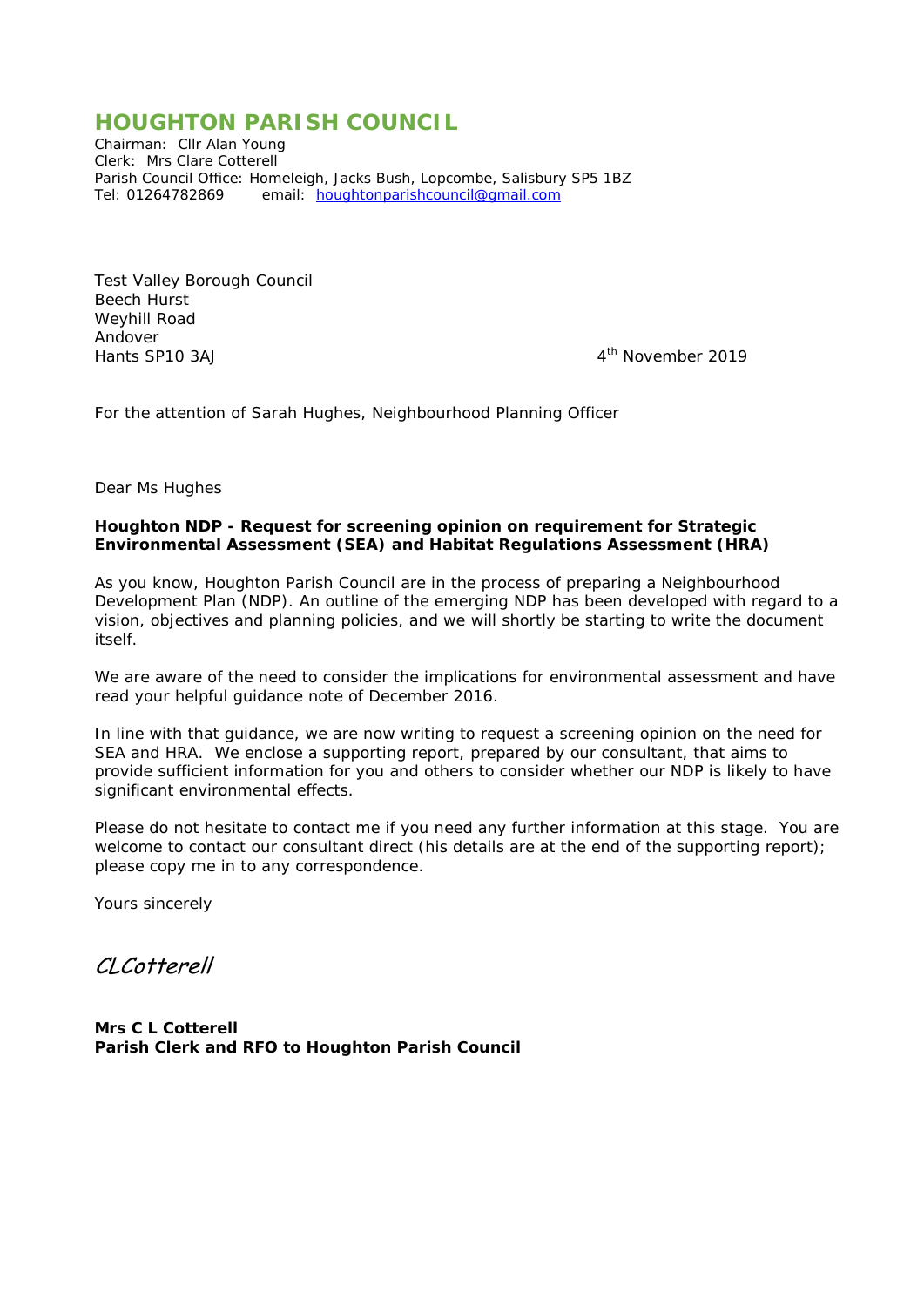# **Houghton Neighbourhood Development Plan**

**Request for a screening opinion on the need for Strategic Environmental Assessment and Habitats Regulations Assessment**

**Supporting report**

**November 2019**

Dr DJ Nicholson MRTPI DJN Planning Ltd for Houghton Parish Council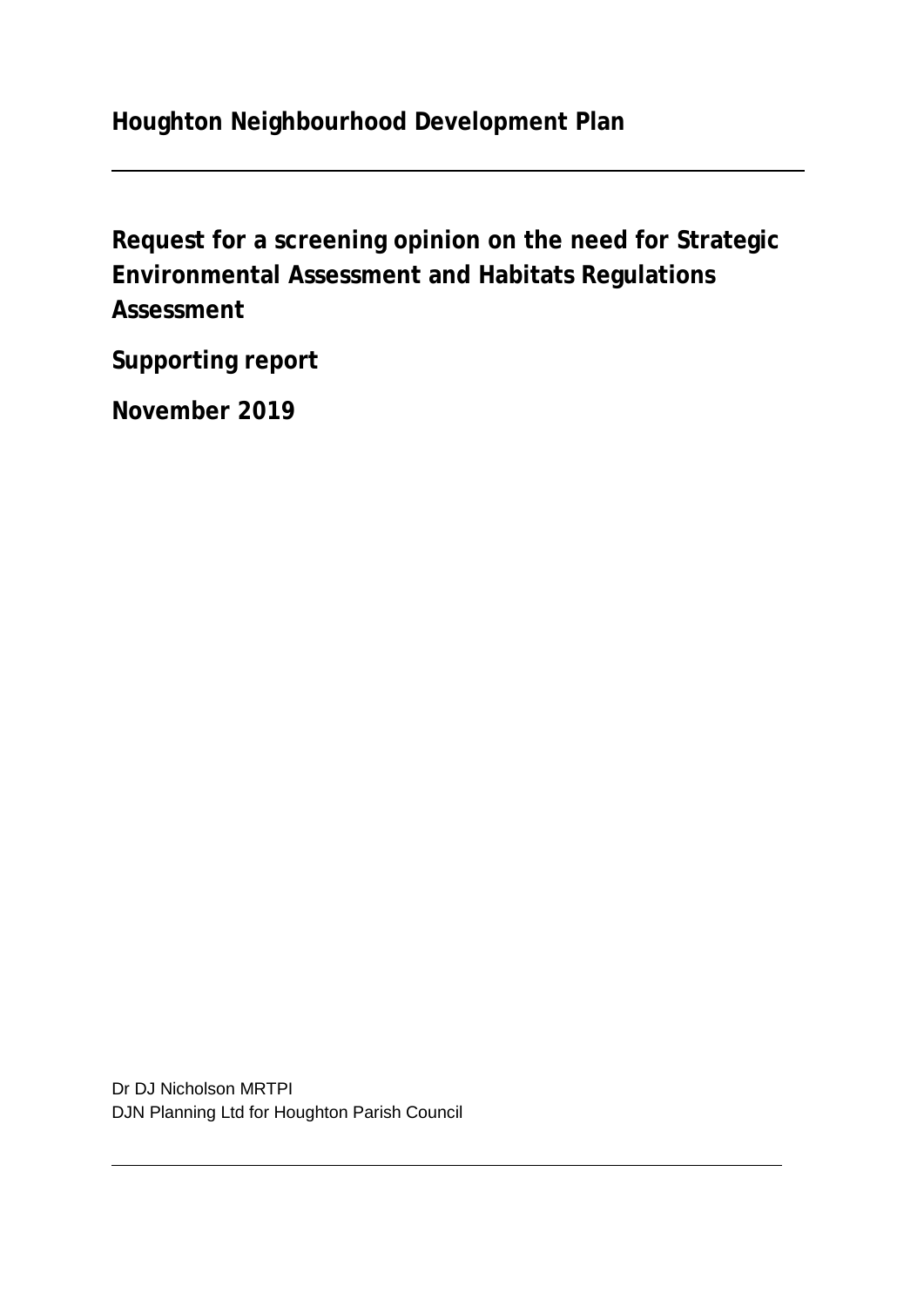## **1. Introduction**

- 1.1 This report has been prepared to accompany a request by HoughtonParish Council to Test ValleyBoroughCouncilforascreeningopinionastowhethertheproposedHoughton Neighbourhood Development Plan (NDP) is likely to have significant environmental effects, and so require Strategic Environmental Assessment (SEA).
- 1.2 The request is made pursuant to Regulation 9 of the Environmental Assessment of Plans and Programmes Regulations 2004.<sup>1</sup> This requires the consideration of specified criteria, listed in Schedule 1 to the Regulations. The Environment Agency, Natural England and Historic England should be consulted (the consultation bodies).
- 1.3 TheParishCouncilisalsoseekinganopinionfromtheBoroughCouncilastowhetheran appropriate assessment of the NDP will be required under the Conservation of Habitats and SpeciesRegulations2017.<sup>2</sup> SuchaHabitatsRegulationsAssessment(HRA)mustbe undertaken if the NDP is deemed likely to have a significant effect on a European site of nature conservation importance, either alone or in combination with other plans or projects.
- 1.4 Guidance on these matters has been produced for NDP groups by the Borough Council.<sup>3</sup> The guidance advises groups to seek a screening opinion from the Borough Council at the earliest stage of plan preparation. Itrequires that the request be accompanied bya report that includesasummaryofwhattheplanislikelytopropose(e.g.typesofpoliciesandthebroad quantumandapproximatelocationsofanypotentialdevelopment)andanyfeaturesofthe Neighbourhood Area which may be affected.
- 1.5 This report confirms the overall parameters of the proposed NDP and relevant environmental considerations to enable a screening opinion on the need for SEA and HRAto be provided by the Borough Council. It provides:
	- A summary of the relevant environmental features in the Houghton Neighbourhood Area (section 2);
	- A summary of the proposed Houghton NDP (section 3); and
	- An initial assessment of the potential for significant environmental effects, against the Schedule 1 criteria (section 4).

 $1$  SI 2004 No. 1633.

 $^{\text{2}}$ Pursuantto Regulations 105 and 106 of the Conservation of Habitats and Species Regulations 2017 SI 2017 No. 1012 asamended.

<sup>&</sup>lt;sup>3</sup> Test Valley Borough Council, Neighbourhood Development Plans, Strategic Environmental Assessment and Habitat Regulations Assessment Guidance, December 2016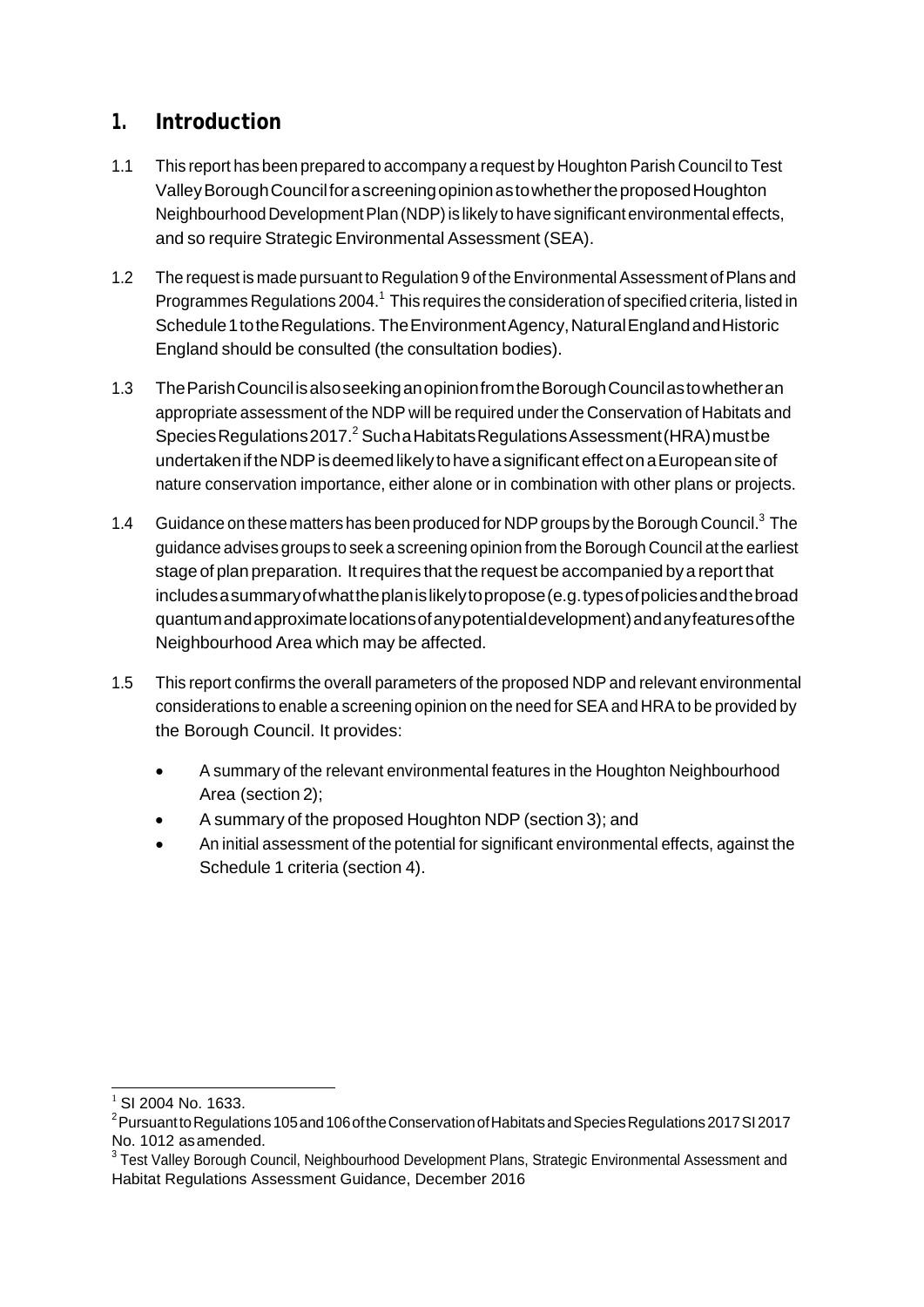## **2. EnvironmentalfeaturesintheHoughtonNeighbourhoodArea**

2.1 The Neighbourhood Area was designated in June 2017 (Figure 1). It covers the administrative area of Houghton Parish Council, an area of 1,688 hectares. The Neighbourhood Area extends tothewestandsouth-westofStockbridgeandprincipallycomprisesopencountrysideand scattered woodland. Its eastern boundary is marked by the River Test.



© Crown copyright and database rights (2019) Ordnance Survey (0100048066).

**Figure 1: Houghton Neighbourhood Area**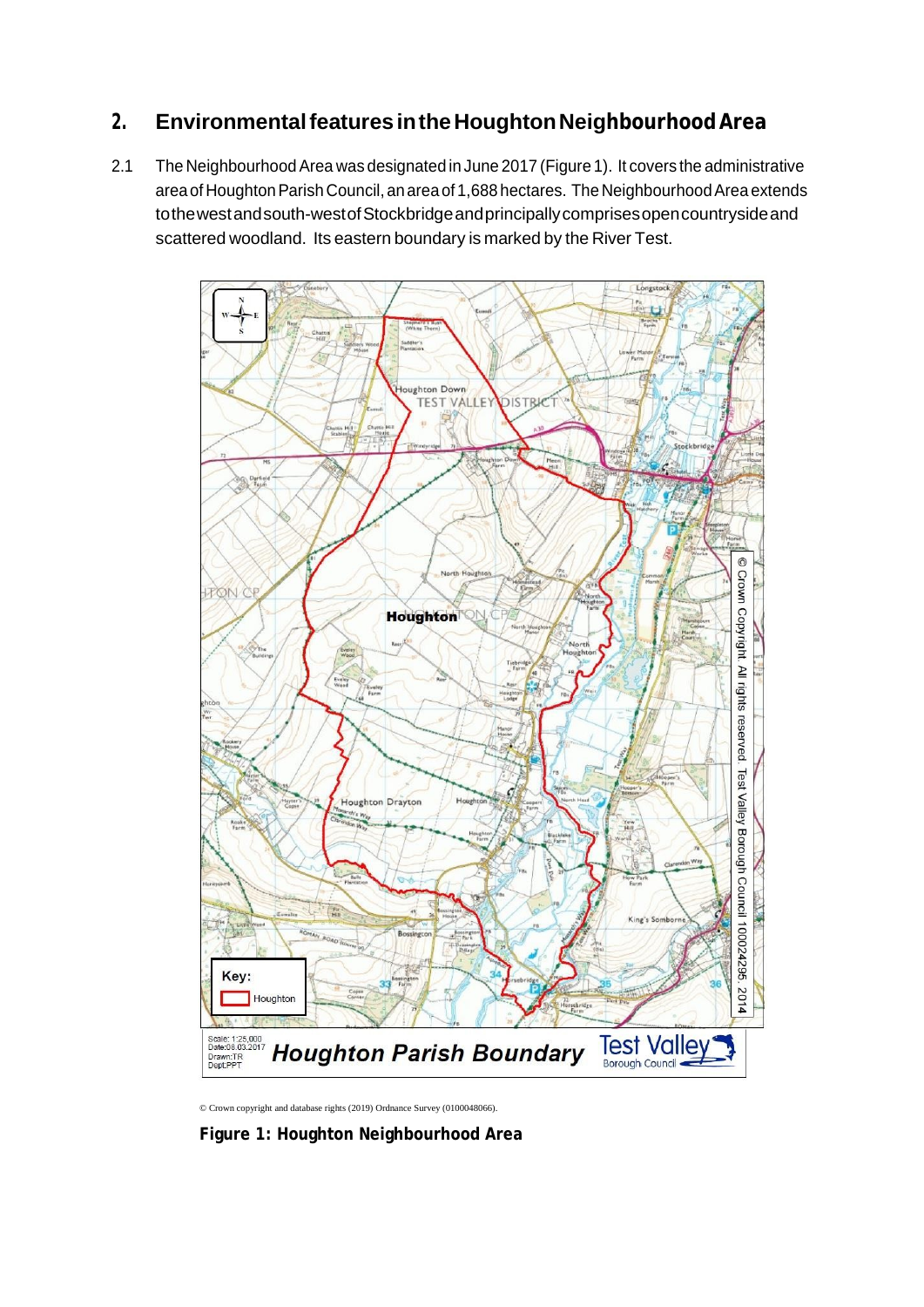- 2.2 The resident population of the Neighbourhood Area is estimated as 435 as at 2016. $4$ Houghton is the main focus of settlement and has developed organically alongside the river, using the flat land of the valley floor for building. The village retains a clear linear form although more recent development has extended up the valley slope to the west, for instance at Stevens Drove.
- 2.3 The principal natural environment features to be considered are:
	- River Test Site of Special Scientific Interest.
	- 3 Sites of Importance for Nature Conservation:
		- o TV0214 Eveley Wood (3 sites)
		- o TV0231 Wallop Brook Meadows (east)<br>o TV0267 Horsebridge Water Meadows (
		- TV0267 Horsebridge Water Meadows Central.
	- Habitats recorded on Natural England's Magic Map:5
		- o Floodplain grazing marsh, woodland and lowland fens in theTestriver valley
		- o Floodplaingrazingmarsh,goodquality semi-improvedgrassland,purplemoor grassandrushpasturesandlowlandmeadowsintheWallopBrookcorridor
		- o Ancient and semi-natural woodland at Eveley Wood
		- o OtherscatteredareasofdeciduousandconiferouswoodlandincludingSaddler's Plantation at Houghton Down.
	- Flood Zones 2 and 3 associated with the corridors of the River Test and the Wallop Brook.
- 2.4 The principal historic environment features to be considered are:
	- Houghton and Bossington Conservation Area, comprising the historic core of the village on the river valley floor as well as water meadows and other open land. The ConservationAreaextendsbeyondtheboundaryoftheNeighbourhoodAreatothe south.
	- 45 listed buildings, all grade II except for three listed grade II\*: Houghton Lodge, the Old Rectory, and All Saints Church.
	- A Scheduled Ancient Monument: John of Gaunt's Deer Park Pale.
	- A registered Historic Park and Garden: Houghton Lodge (grade II\*).

<sup>4</sup> Test Valley Borough Council, Houghton parish profile.

<sup>5</sup> <http://www.natureonthemap.naturalengland.org.uk/MagicMap.aspx>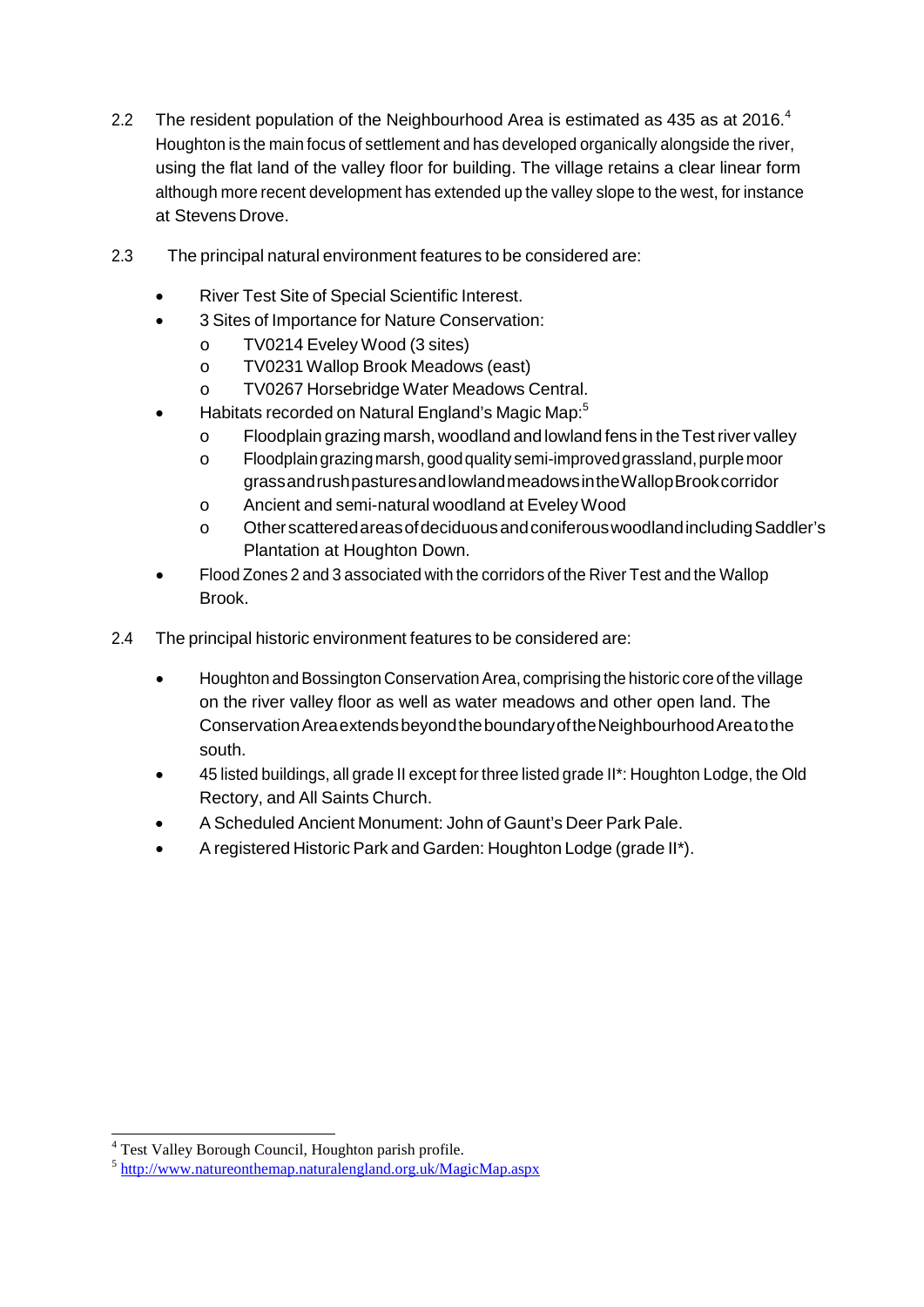## **3. Summary of the proposed NDP**

### **Scope and format of the proposed NDP**

- 3.1 The scope and format of the emerging NDP has been informed by community consultation, with a residents' survey in 2018 canvassing views on a range of topics including housing and development, community facilities, business and infrastructure, and environment. The survey achieveda response rate of 50%, demonstrating significant community interest in the plan process.
- 3.2 The NDP's draft vision reflects the findings of the residents' survey. The vision is that by the end of the plan period in 2029:

*ThevillageofHoughtonwillbeapeacefulandtranquilvillagewithastrong sense of community. It will have maintained its rural character, protected its heritage and be surrounded by accessible unspoilt countryside.*

- 3.3 This vision is supported by six draft objectives, as follows:
	- To conserve the rural character of the village and to preserve and enhance the things that are valued by the people of Houghton such as its peace and tranquillity.
	- Toensurethatanyfuturedevelopmentisinkeepingwiththeruralsettingandmeets the needs of the community.
	- To protect the Conservation Area, important buildings and open spaces.
	- Toensurethatanyfuturedevelopmenttakesaccountoftheimpactonthecommunity including infrastructure andamenities.
	- To protect the recreational areas and access to open countryside.
	- To protect and enhance the community facilities.
- 3.4 TheNDPwillsetoutnineplanningpoliciestohelpachievethevisionandobjectives. The proposed policies cover a range of natural and built environment and community matters and are listed in Table 1.
- 3.5 Thepolicieswillbesupplementedbyasetof"CommunityActions"whichwillbespecifiedin respectofnon-landusematterswhichhavearisenthroughtheNDPconsultationsand information gathering. These include traffic management, highway and verge maintenance, public transport, and mobile and broadband communications.

### **Relationship to Test Valley Borough Revised Local Plan 2011-2029**

3.6 Theproposedpolicies in the NDP will add local detail to, but not duplicate, the planning policiesoftheTestValleyBoroughRevisedLocalPlan2011-2029(TVBRLP),whichwas adopted in January2016.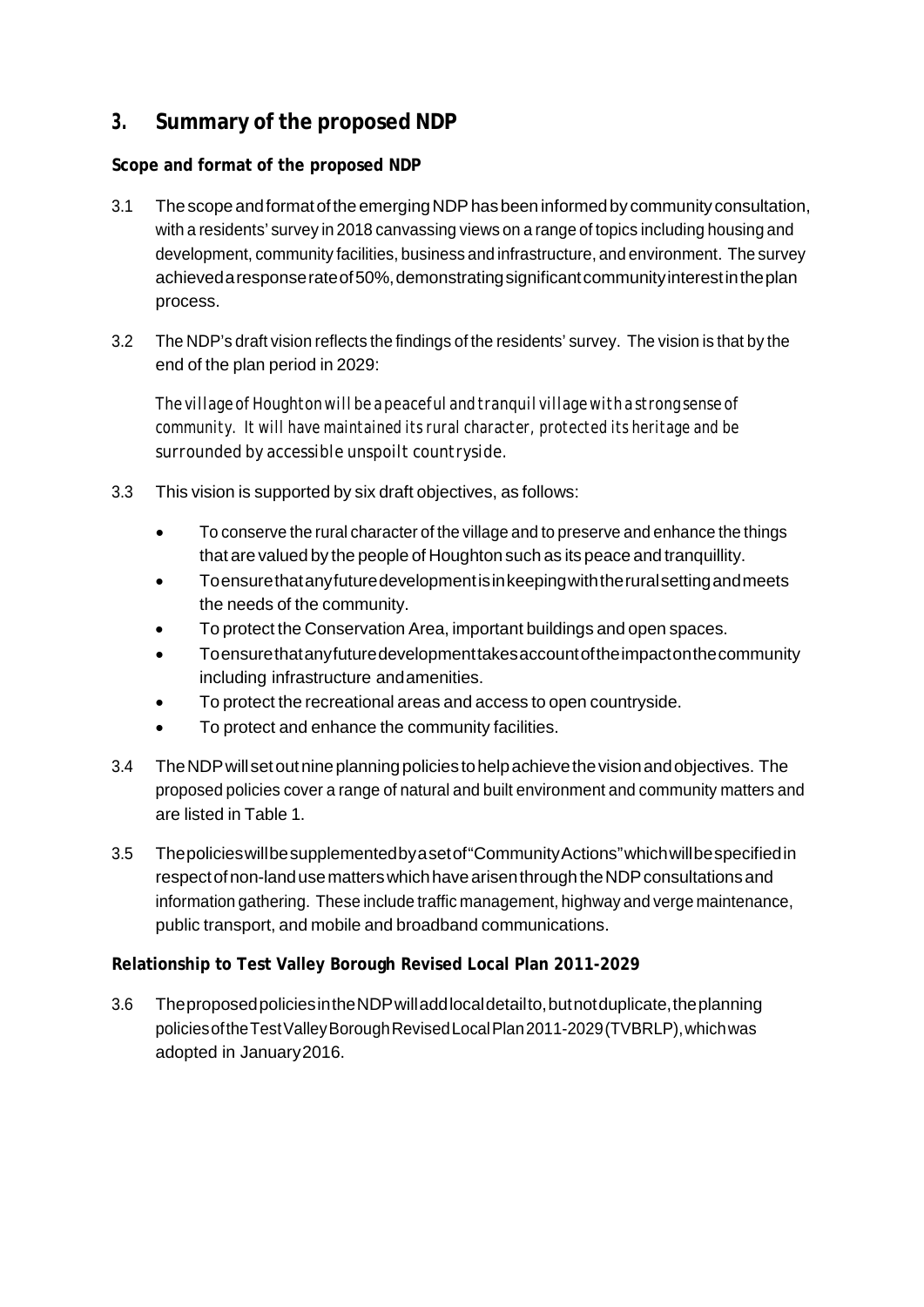| Policy reference and Purpose<br>title                       |                                                                                                                                                                                                                     |
|-------------------------------------------------------------|---------------------------------------------------------------------------------------------------------------------------------------------------------------------------------------------------------------------|
| <b>HTN1 Sustainable</b><br>development                      | Provide for sustainable development by balancing social,<br>economic and environmental objectives.                                                                                                                  |
| <b>HTN2 Community</b><br>services and facilities            | Identify community services and facilities.                                                                                                                                                                         |
| HTN3Type of new<br>housing                                  | Encouragenewhousingtobeofasize, type and tenure to meet<br>local needs.                                                                                                                                             |
| HTN4 Village design                                         | Provide guidance on criteria to be used when assessing the<br>design of development proposals, taking account of the emerging<br>Village Design Statement.                                                          |
| HTN5 Houghton and<br>Bossington<br><b>Conservation Area</b> | Provide guidance on assessment of development proposals<br>affecting the Houghton and Bossington Conservation Area,*<br>incorporating key principles from the Conservation Area Policy<br>into the developmentplan. |
| <b>HTN6 Landscape</b><br>character                          | Provide guidance on protecting, conserving and enhancing the<br>landscape character of the Neighbourhood Area.                                                                                                      |
| HTN7 Landscape views                                        | Identify important local views of the wider landscape and the<br>settlements within it, such views to be respected by development<br>proposals and retained.                                                        |
| <b>HTN8 Local Green</b><br>Spaces (LGS)                     | Designate LGS of particular importance to the local community<br>where the relevant criteria in the National Planning Policy<br>Framework are met (NPPF).                                                           |
| <b>HTN9 Renewable</b><br>energy projects                    | Provide guidance on how proposals for larger-scale renewable<br>energy projects such as solar farms will be assessed.                                                                                               |

**Table 1: Houghton NDP proposed policies**

\* the southern part of the Conservation Area is outside the Neighbourhood Area.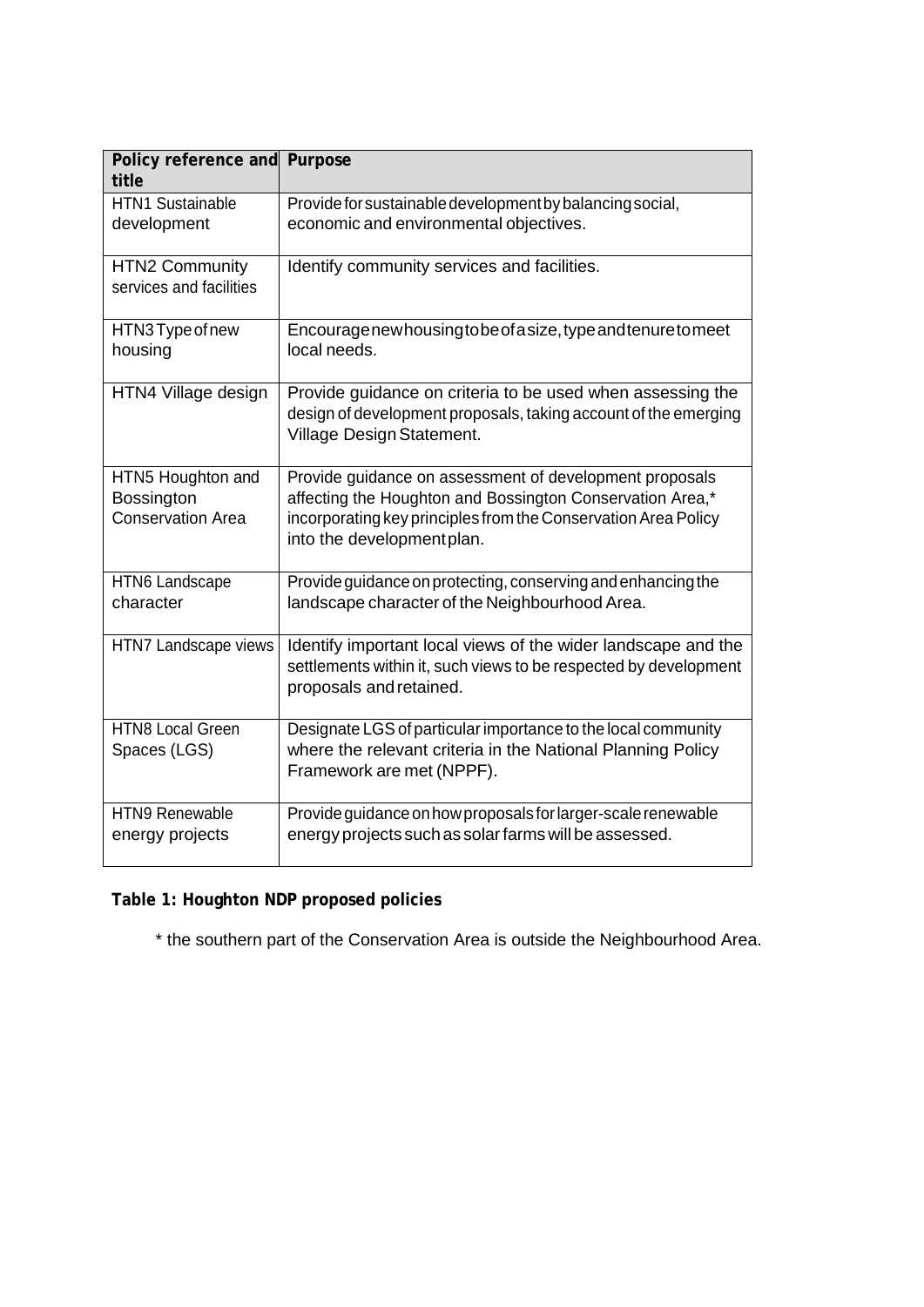- 3.7 TVBRLP policy COM2 identifies Houghton as one of a number of "rural villages" in the settlement hierarchy, and provides that the associated scale of housing and economic development will comprise:
	- Windfalls
	- Rural Affordable Housingsites
	- Replacement dwellings
	- Community-led Development
	- Smallbusinessuses
	- Re-use of Buildings.
- 3.8 The TVBRLP provides a settlement boundary for Houghton,  $6$  thereby defining the extent of the villageforplanningpurposes. Outsidethesettlementboundary,policyCOM2providesthat development is to be restricted to a number of specific circumstances. This is in line with nationalplanningpolicytoprotectthecountrysideandpromotesustainabledevelopmentin rural areas.
- 3.9 The NDP will strongly endorse the overall approach to the location and management of new development established through the policies of the TVBRLP. The NDP will not allocate sites fordevelopment.<sup>7</sup> Itisnotexpectedtoproposeoranticipateanyruralexceptionaffordable housing under Local Plan policy COM8 or community-led development under policy COM9.
- 3.10 New development in the NDP plan period to 2029 will therefore be limited to windfall sites within the defined settlement boundary, where these can be brought forward within TVBRLP policiesE1andE9(thesepoliciesaddresshighqualitydevelopmentandheritageassets respectively).
- 3.11 The NDP will not include proposals for development in excess of that already considered through the Local Plan process and its environmental assessments.
- 3.12 In respect of biodiversity and the historic environment, these are addressed by TVBRLP policiesE5andE9respectively,aswellasbytheNationalPlanningPolicyFramework(NPPF). NofurtherprovisionisrequiredorisproposedtobemadeonthesemattersintheNDP,save for proposed policy HTN5 forthe Houghton and Bossington Conservation Area which will add local detail to the Borough-wide approach.

<sup>6</sup> Inset Maps 24 Houghton (North) and 25 Houghton (South) and Bossington.

<sup>&</sup>lt;sup>7</sup>The allocation of sites for development is given in Planning Practice Guidance as an example of the circumstances in which plansmay be likely to have a significant effect on the environment(Paragraph: 073 Reference ID: 41-073-20190509)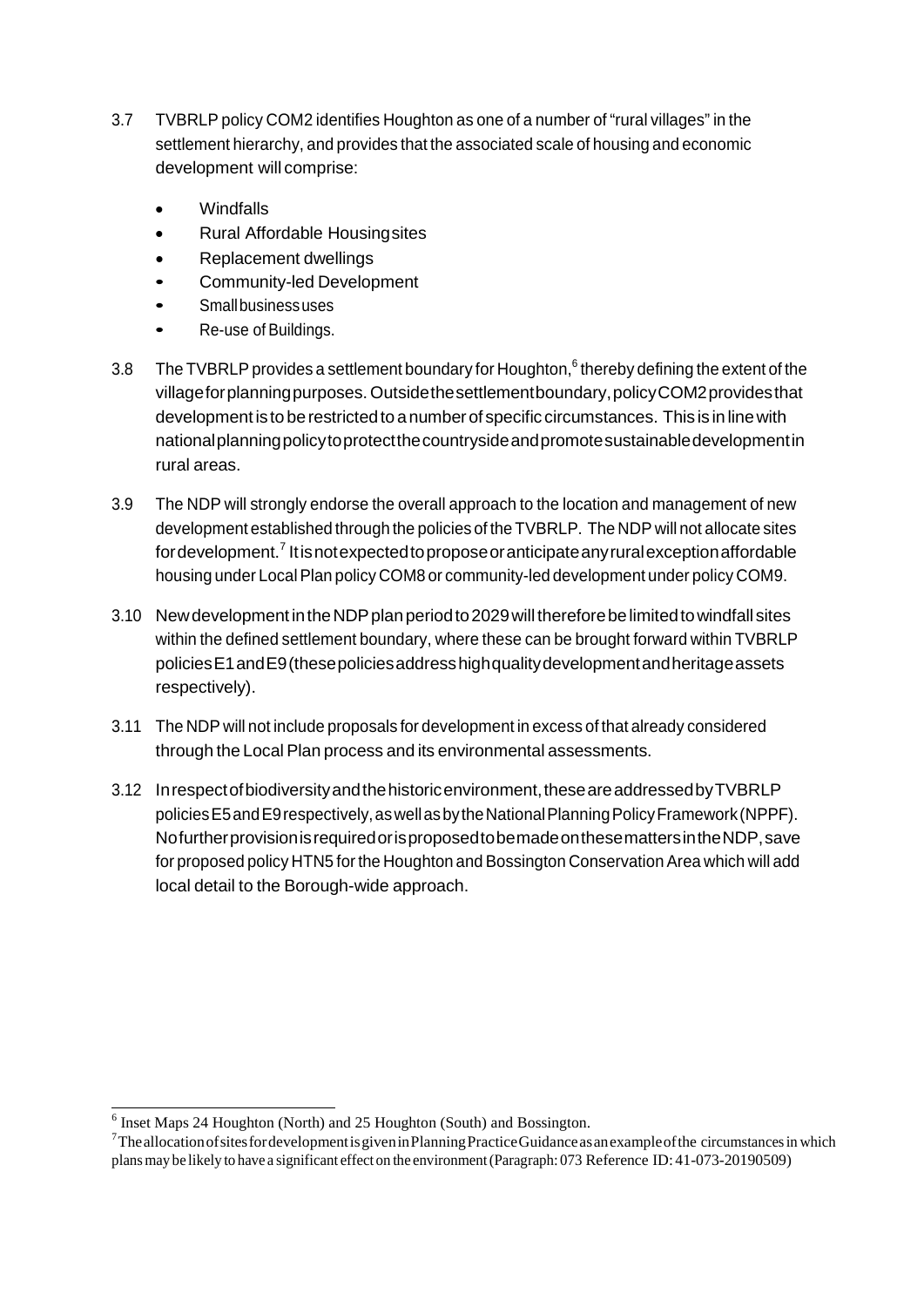# **4. Potentialfor significant environmental effects**

4.1 This section assesses the emerging Houghton NDP against each of the criteria for determining the likely significance of effects on the environment, as defined in Schedule 1 to the 2004 Regulations. The assessments given in Table 2 below are offered as a starting point for considerationbytheBoroughCouncilastheresponsibleauthority,andbytheconsultation bodies.

| Criteria                                                                                                                                                                                                                        | Assessment of the Houghton NDP                                                                                                                                                                                                                                                                                                                                                                                                                                                                                                                                                                                                                                                                                                                  | Significant<br>environmental |
|---------------------------------------------------------------------------------------------------------------------------------------------------------------------------------------------------------------------------------|-------------------------------------------------------------------------------------------------------------------------------------------------------------------------------------------------------------------------------------------------------------------------------------------------------------------------------------------------------------------------------------------------------------------------------------------------------------------------------------------------------------------------------------------------------------------------------------------------------------------------------------------------------------------------------------------------------------------------------------------------|------------------------------|
|                                                                                                                                                                                                                                 |                                                                                                                                                                                                                                                                                                                                                                                                                                                                                                                                                                                                                                                                                                                                                 | effect?                      |
| 1. The characteristics of plans and programmes, having regard, in particular, to-                                                                                                                                               |                                                                                                                                                                                                                                                                                                                                                                                                                                                                                                                                                                                                                                                                                                                                                 |                              |
| (a) the degree to which<br>the plan or programme<br>sets a framework for<br>projects and other<br>activities, either with<br>regard to the location,<br>nature, size and<br>operating conditions or<br>by allocating resources; | The Houghton NDP will include policies against<br>which development proposals in the<br>Neighbourhood Area will be considered, in<br>conjunction with policies in the TVBRLP and the<br>NPPF. The NDP will be in general conformity<br>with strategic policies in the Local Plan. Its<br>policies will be criteria-based and will focus on<br>seeking the protection and enhancement of the<br>existing character of the village and the<br>surrounding countryside. They will not propose<br>new development in addition or in<br>contradiction to that provided for in the<br>TVBRLP. They will provide a basis for decision-<br>making in relation to proposals, rather than<br>setting a framework for projects or allocating<br>resources. | N                            |
| (b) the degree to which<br>the plan or programme<br>influences other plans<br>and programmes<br>including those in a<br>hierarchy;                                                                                              | The Houghton NDP will, when made, form part<br>of the statutory Development Plan. There are<br>no plans or programmes that need to be in<br>conformity with it. The NDP will therefore not<br>significantly influence other plans and<br>programmes.                                                                                                                                                                                                                                                                                                                                                                                                                                                                                            | N                            |
| (c) the relevance of the<br>plan or programme for<br>the integration of<br>environmental<br>considerations in<br>particular with a view to<br>promoting sustainable<br>development;                                             | The Houghton NDP will seek to promote<br>sustainable development and include policies as<br>listed in Table 1 to protect and enhance<br>environmental and heritage assets and<br>features. It will have a positive effect on the<br>natural and built environment, adding local<br>detail to TVBRLP policies and those in the NPPF.<br>Any development proposed will be in<br>accordance with the environmental protection<br>policies of the TVBRLP and the NPPF, which also<br>seek to achieve sustainable development.                                                                                                                                                                                                                       | N                            |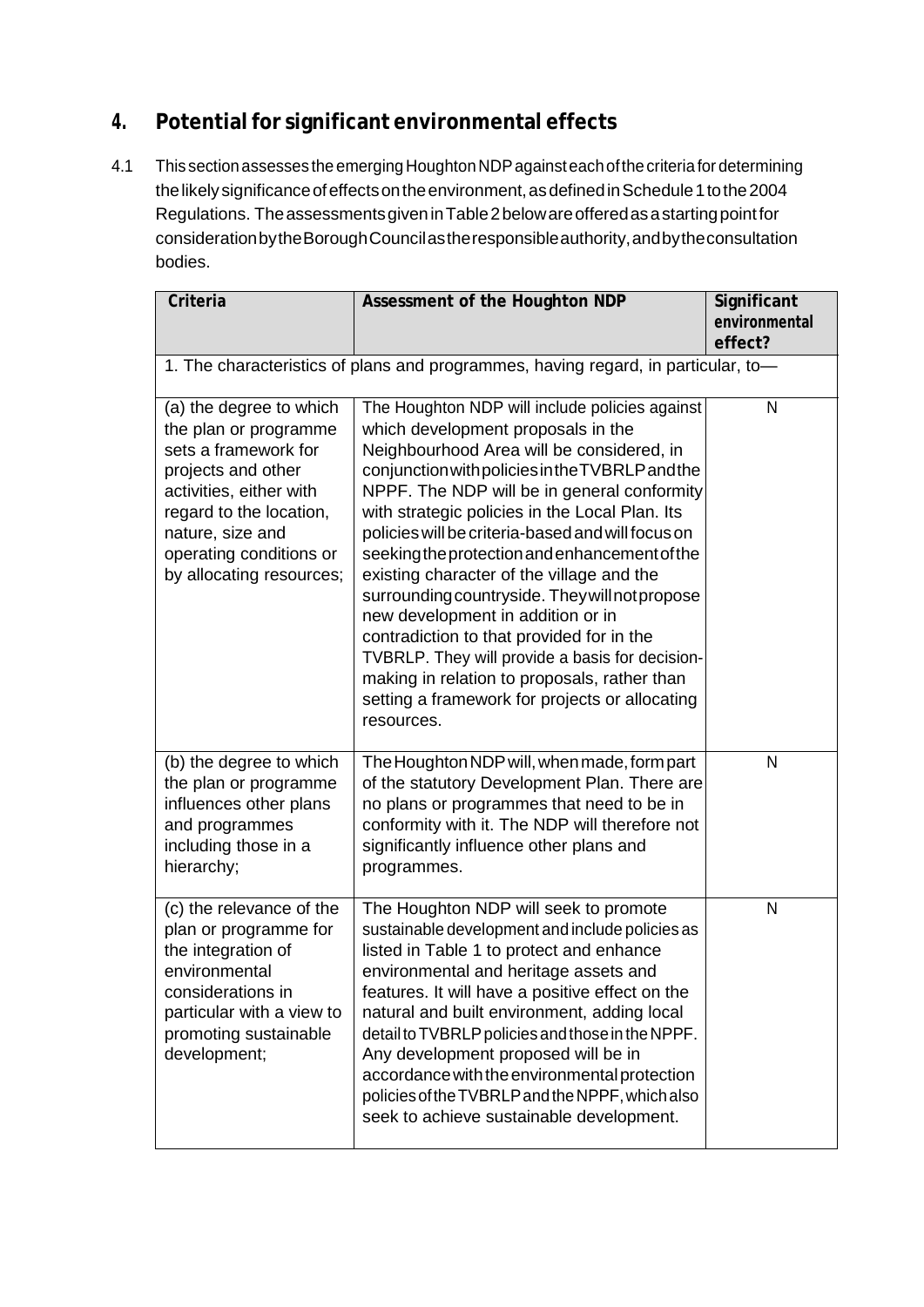| Criteria                                                                                                                                                                                                                  | Assessment of the Houghton NDP                                                                                                                                                                                                                                                                                                                                                                                                                                                                                                                                                              | Significant<br>environmental |
|---------------------------------------------------------------------------------------------------------------------------------------------------------------------------------------------------------------------------|---------------------------------------------------------------------------------------------------------------------------------------------------------------------------------------------------------------------------------------------------------------------------------------------------------------------------------------------------------------------------------------------------------------------------------------------------------------------------------------------------------------------------------------------------------------------------------------------|------------------------------|
|                                                                                                                                                                                                                           |                                                                                                                                                                                                                                                                                                                                                                                                                                                                                                                                                                                             | effect?                      |
| (d) environmental<br>problems relevant to the<br>plan or programme; and                                                                                                                                                   | None identified specific to the Houghton NDP.<br>In respect of the water environment, TVBRLP<br>policy E7 already addresses issues of water<br>supply, waste water treatment and sewerage<br>capacity in enabling planned levels of growth,<br>and the NDP will not provide for additional<br>development over and above that provided for<br>in the LocalPlan.                                                                                                                                                                                                                             | N                            |
| (e) the relevance of the<br>plan or programme for<br>the implementation of<br>Community legislation on<br>the environment (for<br>example, plans and<br>programmes linked to<br>waste management or<br>water protection). | The Houghton NDP will contain policies to<br>protect and enhance the natural and built<br>environments. As such it will aid in the<br>implementation of EU legislation on the<br>environment. In respect of the water<br>environment, including issues of water supply,<br>waste water treatment and sewerage capacity,<br>TVBRLP policy E7 already seeks water quality<br>improvements to support the attainment of the<br>requirements of the Water Framework<br>Directive. The NDP will not provide for<br>additional development over and above that<br>provided for in the Local Plan. | N                            |
| 2. Characteristics of the effects and of the area likely to be affected, having regard, in particular,<br>$to-$                                                                                                           |                                                                                                                                                                                                                                                                                                                                                                                                                                                                                                                                                                                             |                              |
| (a) the probability,<br>duration, frequency and<br>reversibility of the<br>effects;                                                                                                                                       | The Houghton NDP will contain policies whose<br>main focus is the protection and enhancement<br>of the existing character of the village and<br>surrounding countryside. It will not allocate<br>sites for development. The overall effect of the<br>NDP, given its focus on environmental<br>protection and enhancement, is expected to be<br>strongly positive.                                                                                                                                                                                                                           | N                            |
| (b) the cumulative nature<br>of the effects;                                                                                                                                                                              | The Houghton NDP will add local detail and give<br>effect to the TVBRLP and the NPPF in respect of<br>existing designations such as the Conservation<br>Area. Reflecting this alignment of plans and<br>policies, any cumulative effects arising from the<br>operation of the NDP with respect to the built<br>and natural environment of the Neighbourhood<br>Area are expected to be strongly positive.                                                                                                                                                                                   | N                            |
| (c) the transboundary<br>nature of the effects;                                                                                                                                                                           | The Houghton NDP will not have any<br>transboundary effects.                                                                                                                                                                                                                                                                                                                                                                                                                                                                                                                                | N                            |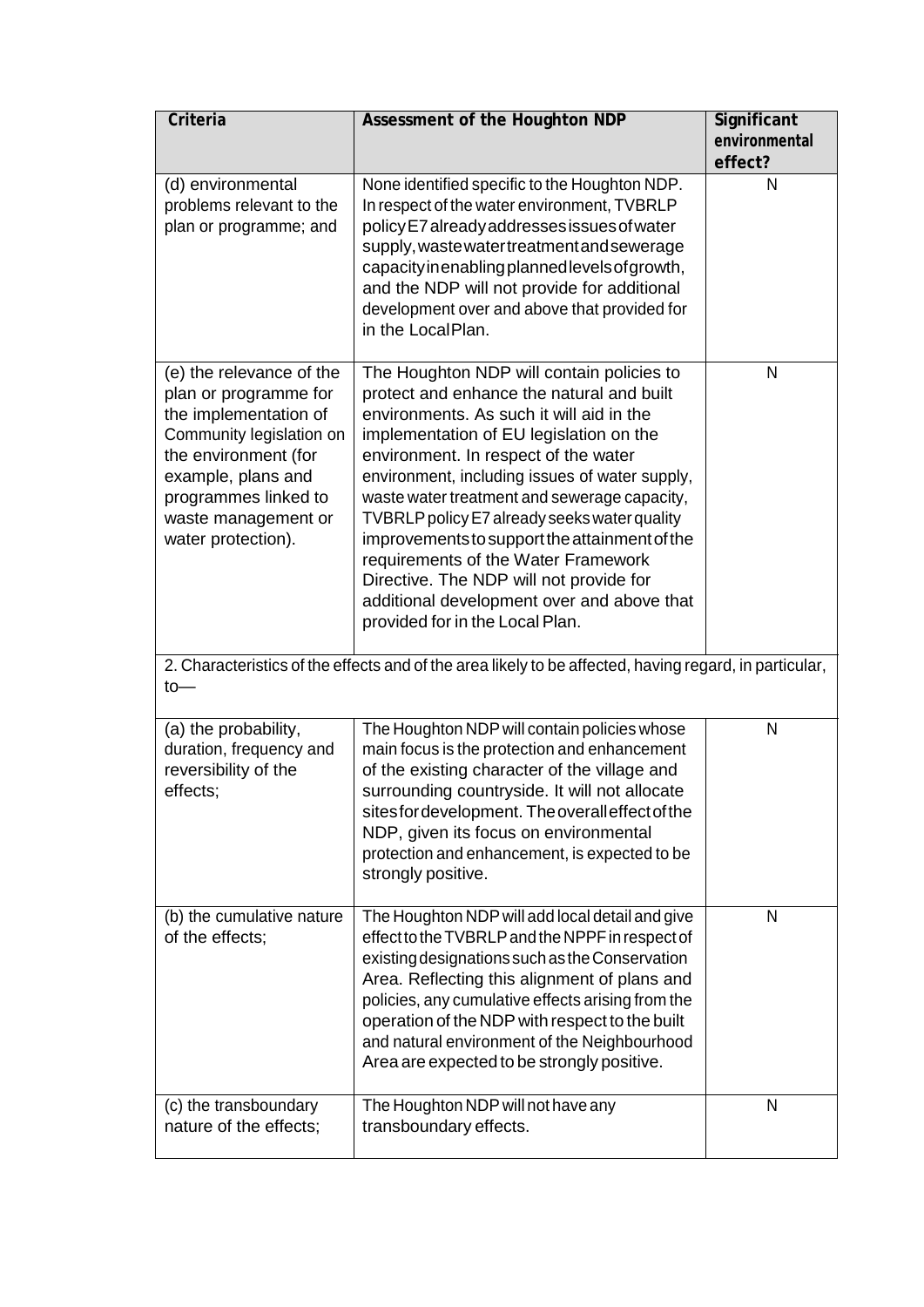| Criteria                                                                                                                                                                                                                                                                  | Assessment of the Houghton NDP                                                                                                                                                                                                                                                                                                                                                                                                                                                                                                                                                                                              | Significant<br>environmental<br>effect? |
|---------------------------------------------------------------------------------------------------------------------------------------------------------------------------------------------------------------------------------------------------------------------------|-----------------------------------------------------------------------------------------------------------------------------------------------------------------------------------------------------------------------------------------------------------------------------------------------------------------------------------------------------------------------------------------------------------------------------------------------------------------------------------------------------------------------------------------------------------------------------------------------------------------------------|-----------------------------------------|
| (d) the risks to human<br>health or the<br>environment (for<br>example, due to<br>accidents);                                                                                                                                                                             | There are considered to be no risks to human<br>health arising from the Houghton NDP.                                                                                                                                                                                                                                                                                                                                                                                                                                                                                                                                       | N                                       |
| (e) the magnitude and<br>spatial extent of the<br>effects (geographical area<br>and size of the population<br>likely to be affected);                                                                                                                                     | The Houghton Neighbourhood Area extends to<br>1,688 hectares (2.7% of the area of Test Valley<br>Borough) with an estimated 2016 population of<br>435 (0.4% of the Borough population). The NDP<br>has a restricted local focus and as a result the<br>overall environmental effects of the Plan, which<br>are themselves expected to be positive, will be<br>relatively limited in magnitude and spatial<br>extent.                                                                                                                                                                                                        | N                                       |
| (f) the value and<br>vulnerability of the area<br>likely to be affected due<br>$to-$<br>(i) special natural<br>characteristics or cultural<br>heritage;<br>(ii) exceeded<br>environmental quality<br>standards or limit values;<br>or<br>(iii) intensive land-use;<br>and | (i) relevant natural characteristics and cultural<br>heritage factors are summarised above at paras.<br>2.3 and 2.4. The Houghton NDP will include<br>policies to protect and enhance these<br>characteristics and factors as relevant;<br>(ii) None identified specific to the Houghton<br>NDP. In respect of the water environment,<br>TVBRLP policy E7 seeks water quality<br>improvements to support the attainment of the<br>requirements of the Water Framework<br>Directive. The NDP will not provide for<br>additional development over and above that<br>provided for in the Local Plan.<br>(iii) None identified. | N                                       |
| (g) the effects on areas or<br>landscapes which have a<br>recognised national,<br>Community or<br>international protection<br>status.                                                                                                                                     | Effects on designated sites are considered<br>above. For European sites they will also be<br>addressed in determining whether an<br>appropriate assessment (HRA) of the NDP will<br>be required under the Conservation of Habitats<br>and Species Regulations 2017.                                                                                                                                                                                                                                                                                                                                                         | N                                       |

**Table 2: Consideration of Houghton NDP against the Schedule 1 criteria**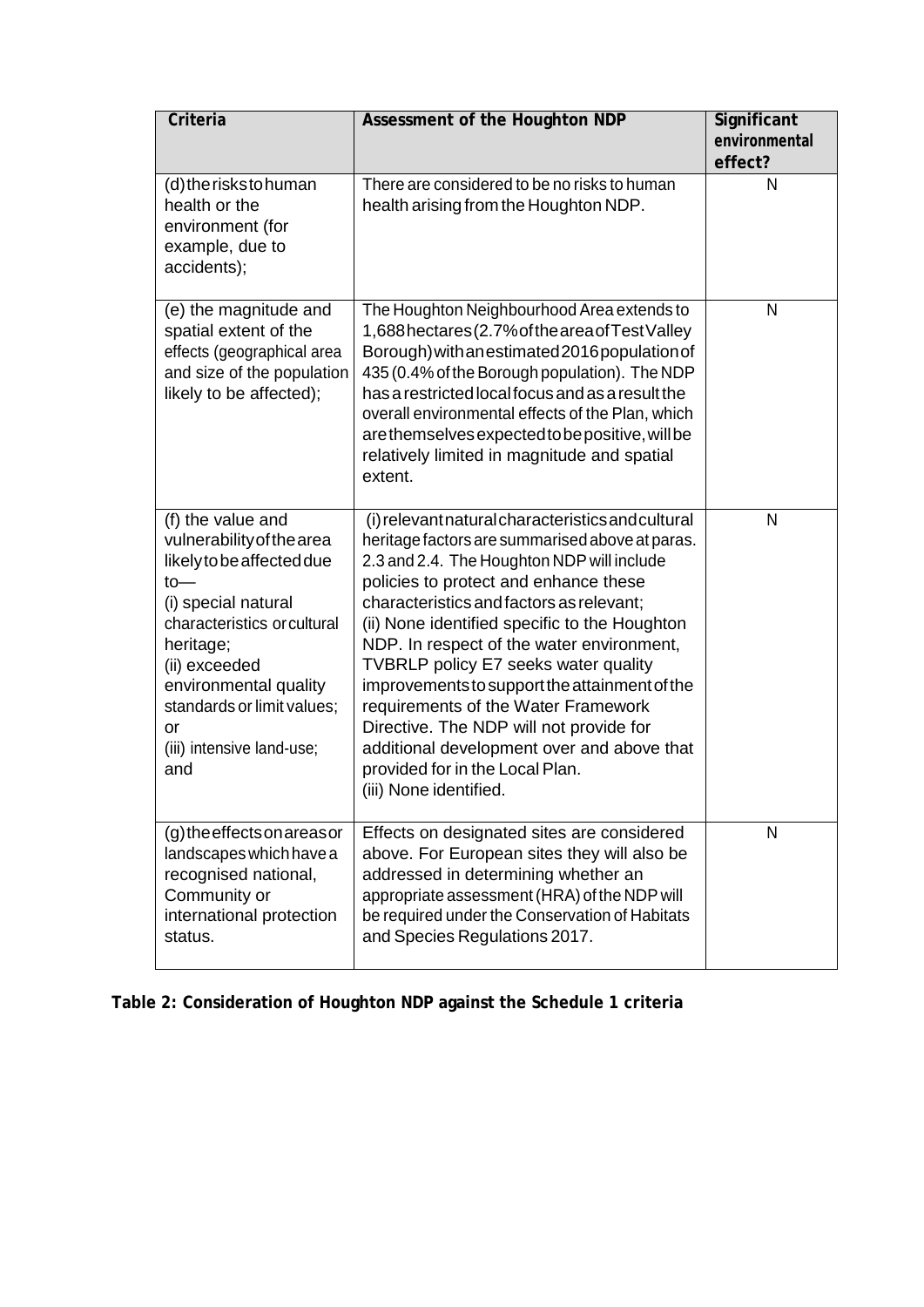## **5. Conclusions**

- 5.1 TheoverallconclusionarisingfromTable2isthattheproposedHoughtonNDPis unlikelyto have significant environmental effects and therefore does not require SEA. It is recommended that a determination to this effect is considered.
- 5.2 In respect of HRA, a screening opinion is required to determine whether the Houghton NDP is likely to have a significant effect on any European site of nature conservation importance. There are no European sites within, or in near vicinity of, the Neighbourhood Area. The nearest such site is the Mottisfont Bats Special Area of Conservation, 3.2 km to the south-west at its closest point. The limited scale of development which may arise through the NDP is entirely consistent with that providedforintheTVBRLP,whichhasalreadybeenassessed undertheHabitats Regulations.Takingallthisintoaccount,significanteffectsonEuropean sites arising from the proposed Houghton NDP are unlikely. An appropriate assessment (HRA) is not considered to be required.

Dr DJ Nicholson MRTPI

DJN Planning Ltd 01432 850117 [plan@oldschool50.myzen.co.uk](mailto:plan@oldschool50.myzen.co.uk)

November 2019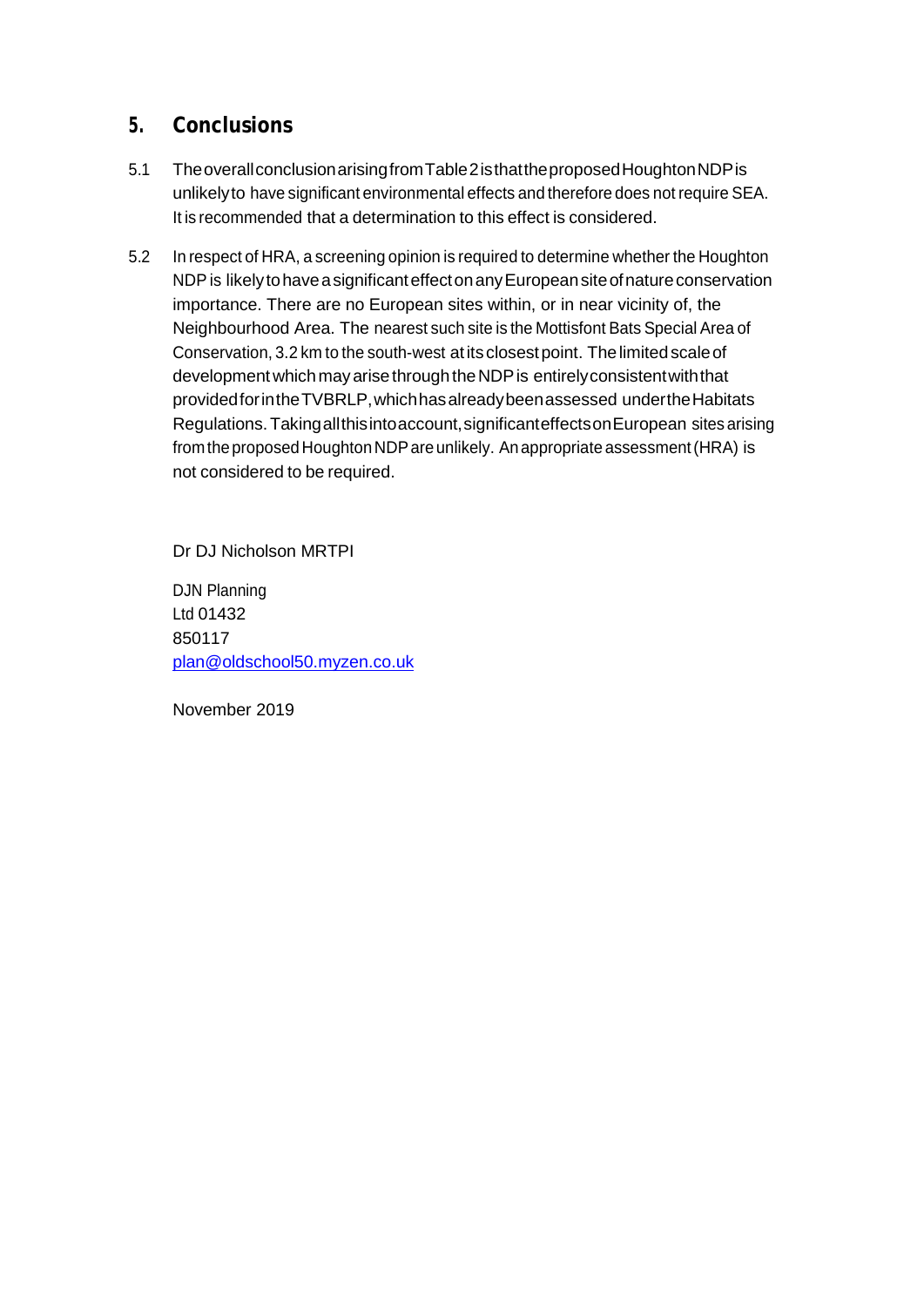## **Annex B**

**Responses from Natural England and Historic England**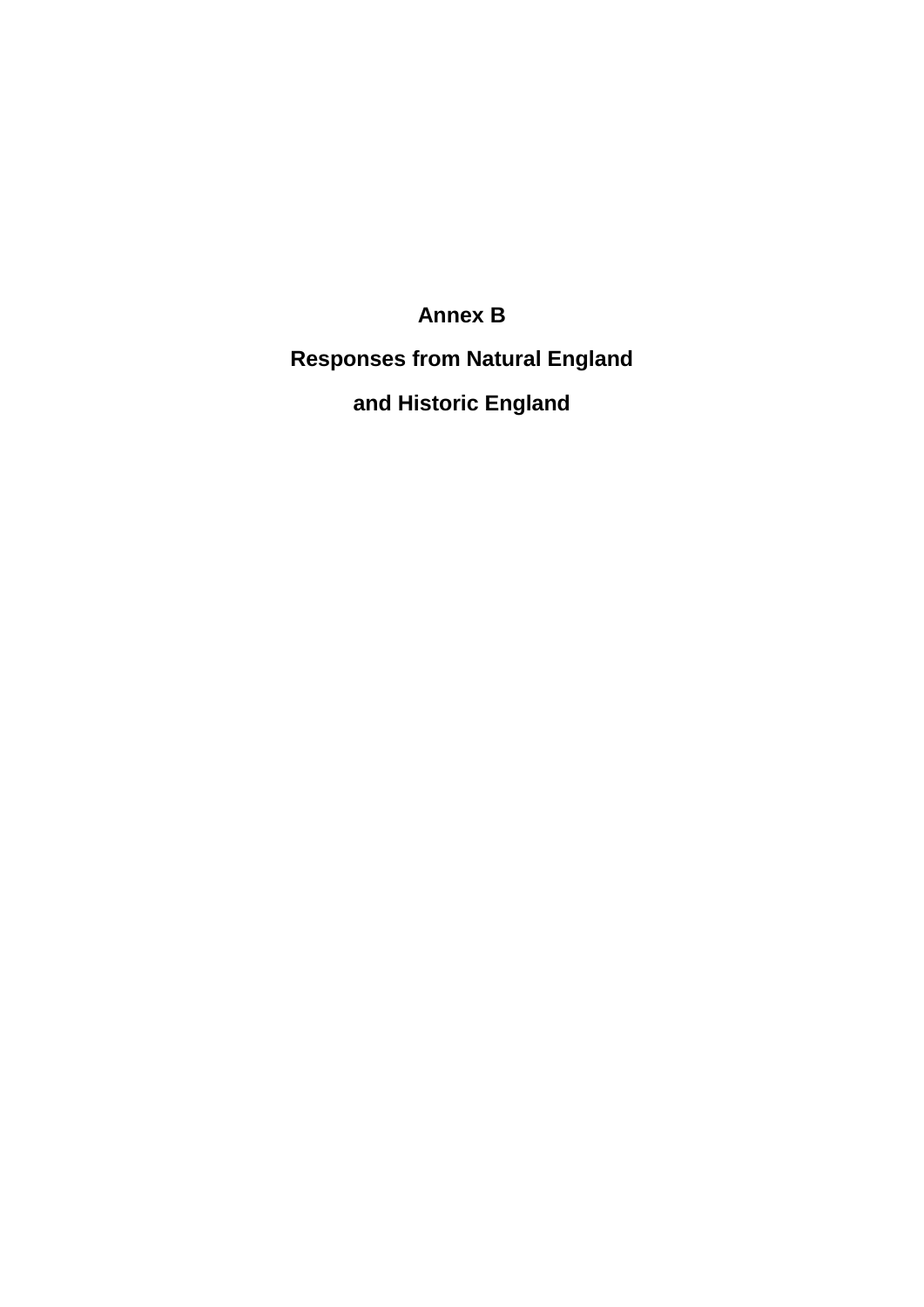**From:** Brown, Nicola **Sent:** 11 December 2019 15:42 **To:** Neighbourhood Planning **Subject:** Screening Opinion for SEA / HRA for the Houghton Neighbourhood Plan

Dear Sarah

Thank you for submitting a screening request for the Houghton Neighbourhood Plan SEA and HRA. Based on the location of the neighbourhood and the information submitted in support of the screening request, notably that the plan will not be allocating sites for development, Natural England do not consider that a SEA is required. Based on this same information we concur with the conclusion that an appropriate assessment would not be required.

Kind regards

Nicola

Sustainable Development Lead Advisor Thames Solent Area Team Natural England 4<sup>th</sup> Floor Eastleigh House Upper Market Street Eastleigh SO50 9YN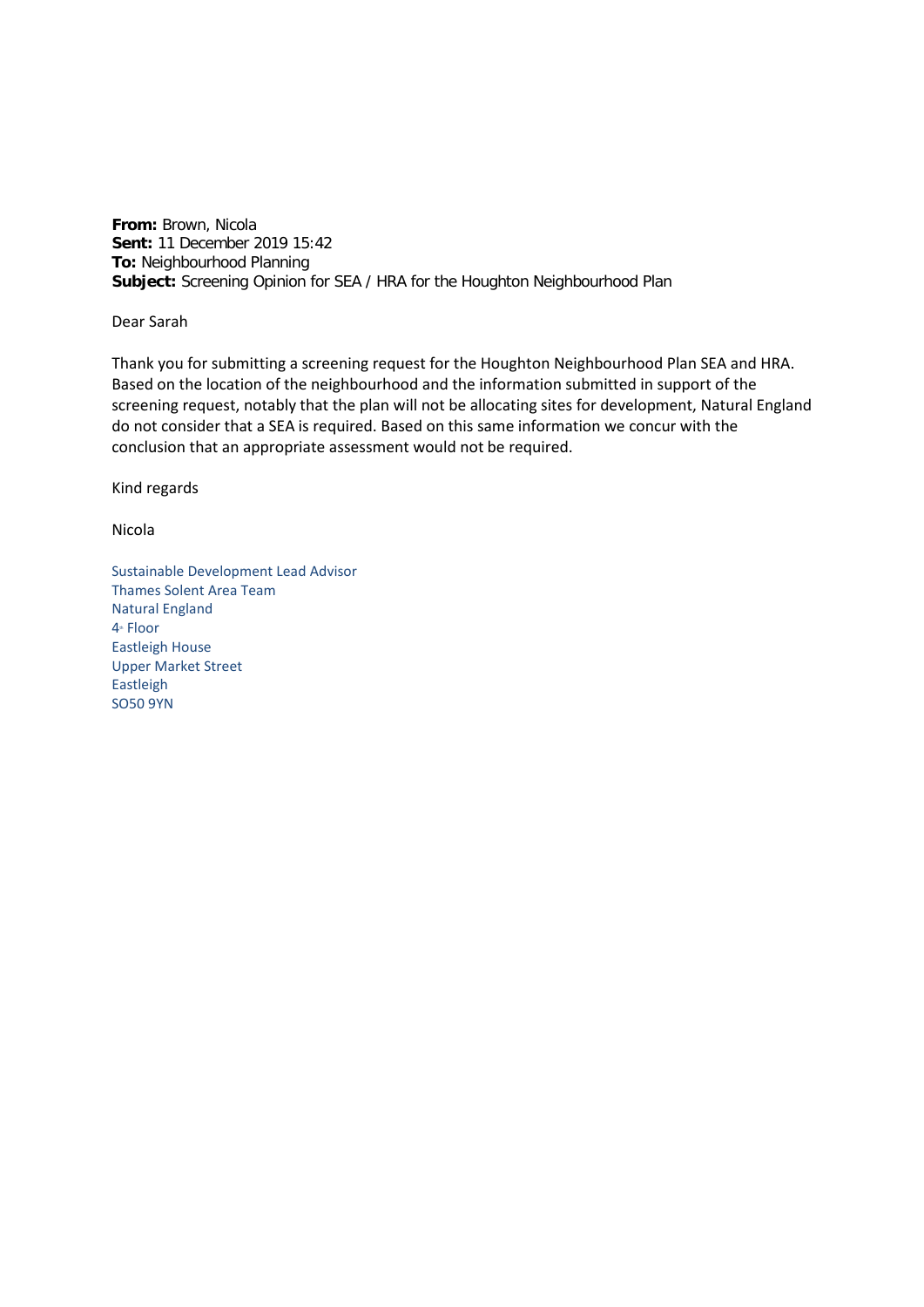

Ms Sarah Hughes Direct Dial: -Test Valley Borough Council Neighbourhood Planning Neighbourhood Planning Neighbourhood Planning Network Curref: PL00635001

11 December 2019

Dear Ms Hughes

RE: Houghton Neighbourhood Plan SEA Screening

Thank you for your email of 5th November 2019 regarding the above consultation. As the Government's adviser on the historic environment Historic England is keen to ensure that the protection of the historic environment is fully taken into account at all stages and levels of the local planning process. Therefore we welcome this opportunity to review the Screening Report for this plan. For the purposes of this consultation, Historic England will confine its advice to the question, "Is it (the Houghton Neighbourhood Plan) likely to have a significant effect on the historic environment?". Our comments are based on the information supplied with the Screening Opinion.

The Screening Report indicates that the Parish Council considers that the plan will not have any significant effects on the historic environment. We note that the neighbourhood plan does not seek to allocate land for development. On the basis of the information supplied, and in the context of the criteria set out in Schedule 1 of the Environmental Assessment Regulations [Annex II of 'SEA' Directive], Historic England concurs with the Parish Council that the preparation of a Strategic Environmental Assessment is not required.

The views of the other two statutory consultation bodies should be taken into account before the overall decision on the need for an SEA is made.

I should be pleased if you can send a copy of the determination as required by REG 11 of the Environmental Assessment of Plans and Programmes Regulations 2004. We should like to stress that this opinion is based on the information provided by you with your correspondence dated 5th November 2019. To avoid any doubt, this does not reflect our obligation to provide further advice on later stages of the SA/SEA process and, potentially, object to specific proposals which may subsequently arise (either as a result of this consultation or in later versions of the plan/guidance) where we consider that, despite the SA/SEA, these would have an adverse effect upon the environment.

Historic England strongly advises that the conservation and archaeological staff of the relevant local authorities are closely involved throughout the preparation of the plan and its assessment. They are best placed to advise on; local historic environment issues and priorities, including access to data held in the Historic Environment Record (HER), how the allocation, policy or proposal can be tailored to minimise potential adverse impacts on the historic environment; the nature and design of any required mitigation measures; and opportunities for securing wider benefits for the future conservation and management of heritage assets.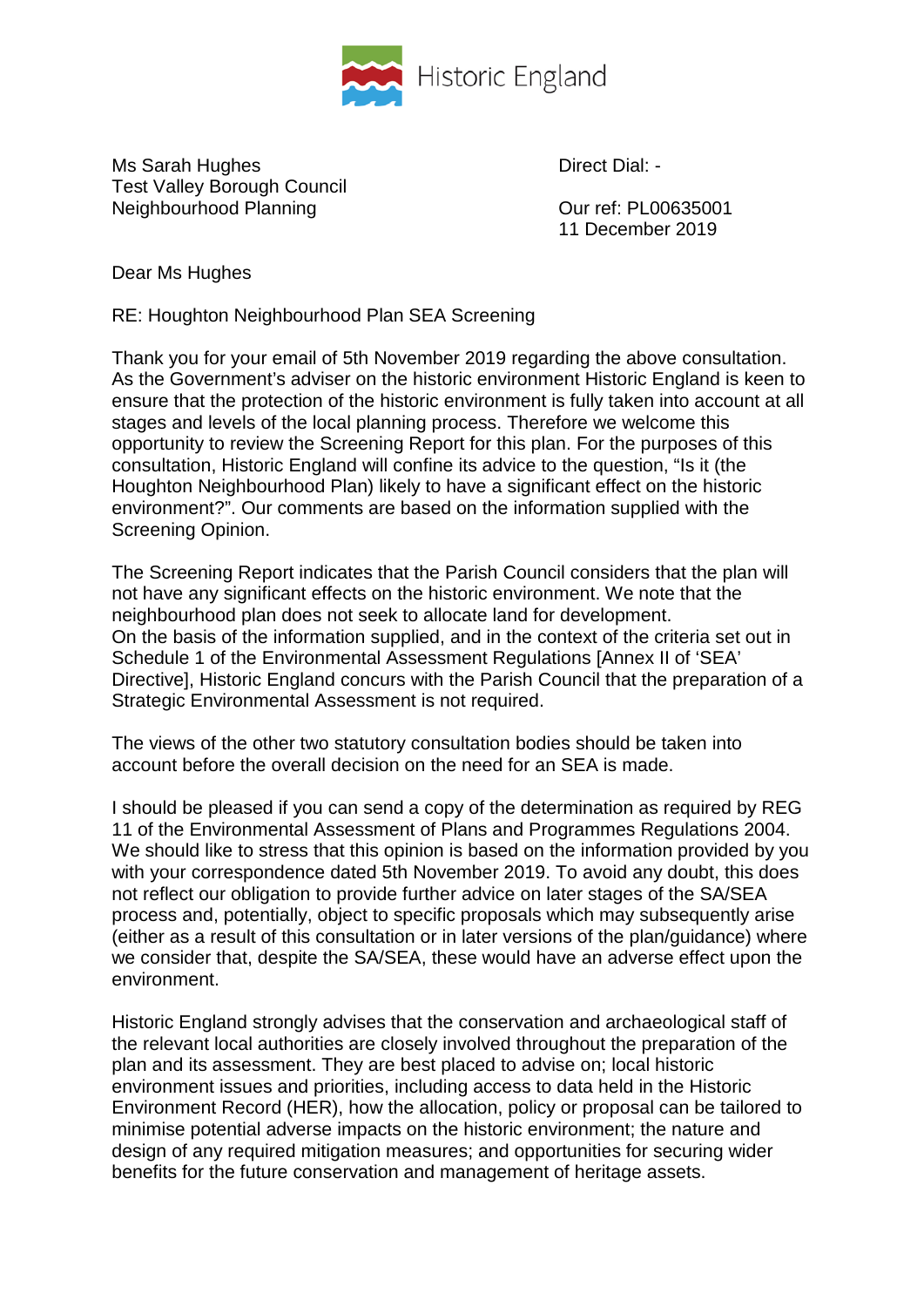*Yours sincerely,<br>
Hannah Blackmore Business Officer***<br>** *Any Angle Sweet Historic Places Advisor***<br>** *Any**<i>Any Any Bob Lloyd Sweet* **Historic Places Advisor<br>** *Any <i>Angle Sweet Any Angle Sweet Angle Sweet Angle Angle Sweet A* Hannah Blackmore Business Officer Checked by Rob Lloyd Sweet- Historic Places Advisor



4TH FLOOR, CANNON BRIDGE HOUSE, 25 DOWGATE HILL, LONDON EC4R 2YA

*Telephone 020 7973 3700 HistoricEngland.org.uk*



*Historic England is subject to both the Freedom of Information Act (2000) and Environmental Information Regulations (2004). Any Information held by the organisation can be requested for release under this legislation.*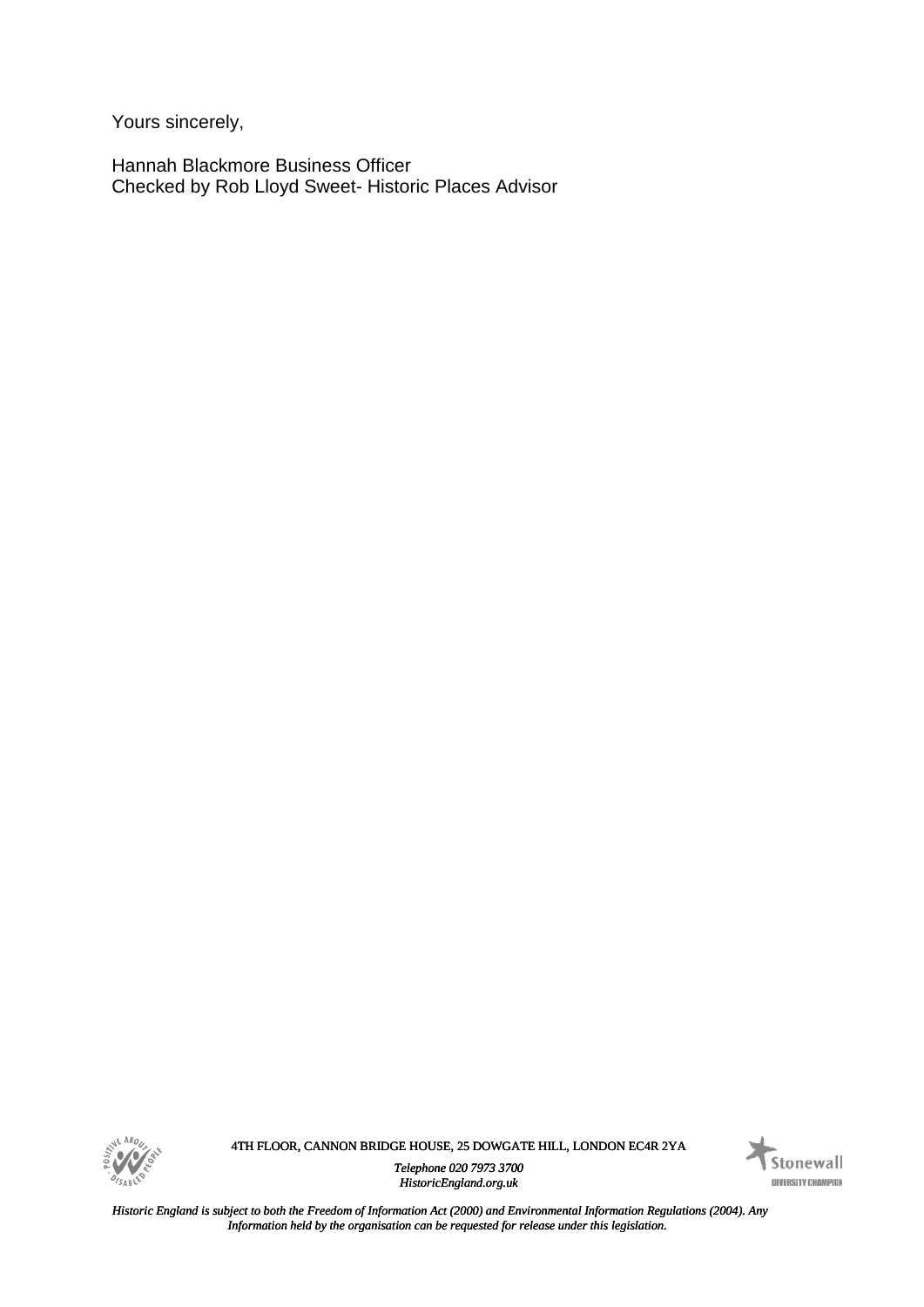**Annex C**

**Letter to Parish Council**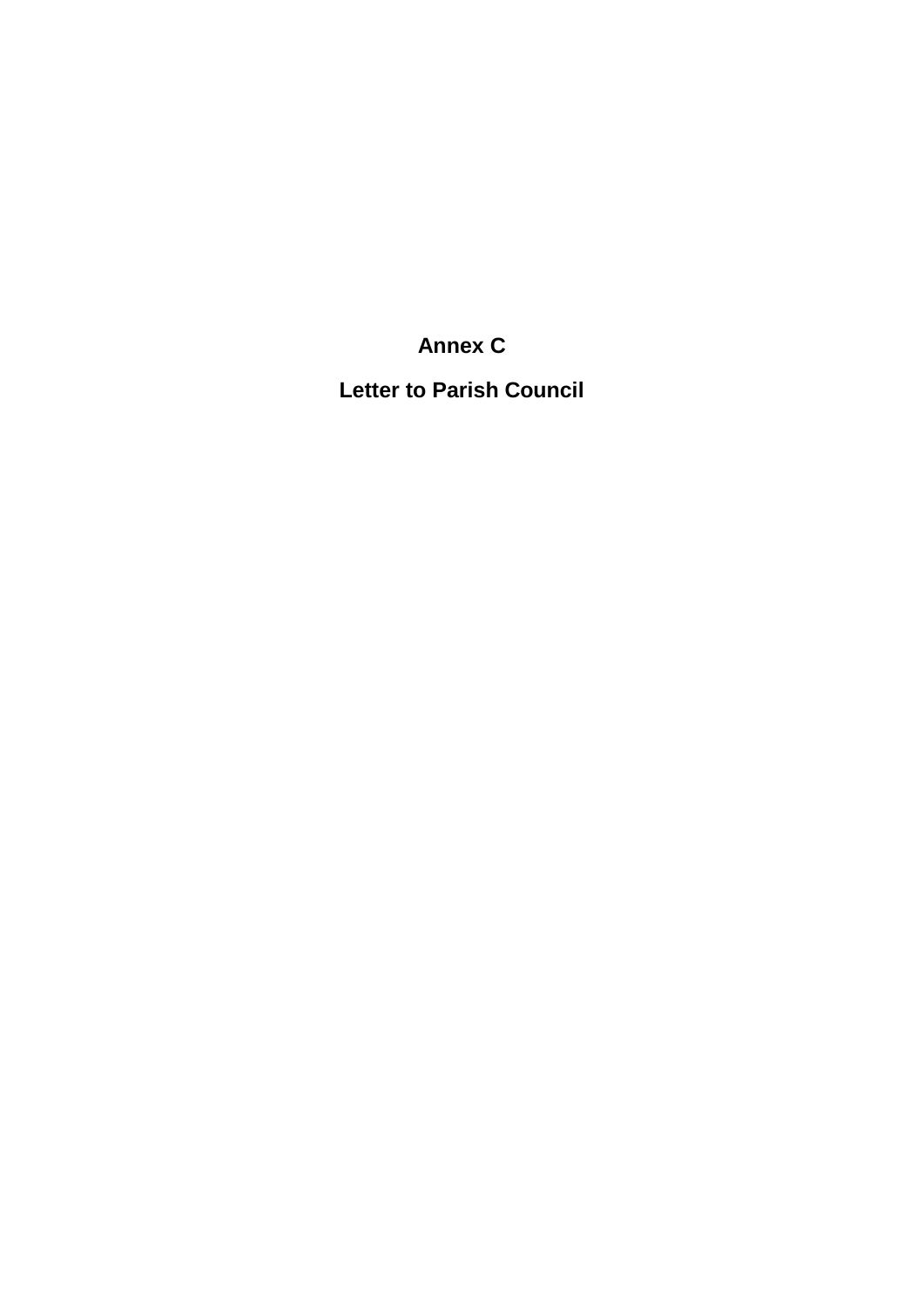Mrs Clare Cotterell Clerk Houghton Parish Council



**Planning and Economic Development Beech Hurst Weyhill Road Andover, Hants SP10 3AJ Telephone 01264 368000 Minicom 01264 368052 Web site [www.testvalley.gov.uk](http://www.testvalley.gov.uk/)**

| <b>Contact:</b> | Sarah Hughes              |
|-----------------|---------------------------|
| Telephone:      | 01264 368000              |
| E-mail:         | shughes@testvalley.gov.uk |
| Your ref:       |                           |
| Our ref:        | Houghton NDP              |
| Date:           | 23 December 2019          |
|                 |                           |

Dear Ms Cotterell

### **Houghton Neighbourhood Plan**

### **Request for Screening Opinion for Strategic Environmental Assessment (SEA) and Habitats Regulations Assessment (HRA)**

I write in response to your request for a screening opinion for Strategic Environmental Assessment in relation to the proposed Houghton Neighbourhood Plan. This request was received by the Council on the 4<sup>th</sup> November 2019. Regulation 9 of the Environmental Assessment of Plans and Programmes Regulations 2004 requires that the responsible authority (Test Valley Borough Council) shall determine whether or not a plan is likely to have significant environmental effects.

As part of making this assessment, the responsible authority shall —

(a) take into account the criteria specified in Schedule 1 to these Regulations; and (b) consult the consultation bodies.

The Regulations advise that where the responsible authority determines that the plan is unlikely to have significant environmental effects (and, accordingly, does not require an environmental assessment), it shall prepare a statement of its reasons for the determination. This statement will be published on our website in due course.

Natural England, Environment Agency and Historic England, as the statutory consultation bodies for the Regulations, were consulted on this SEA screening request. The consultation started on  $5<sup>th</sup>$  November 2019 for a five week period, ending on 11<sup>th</sup> December 2019.